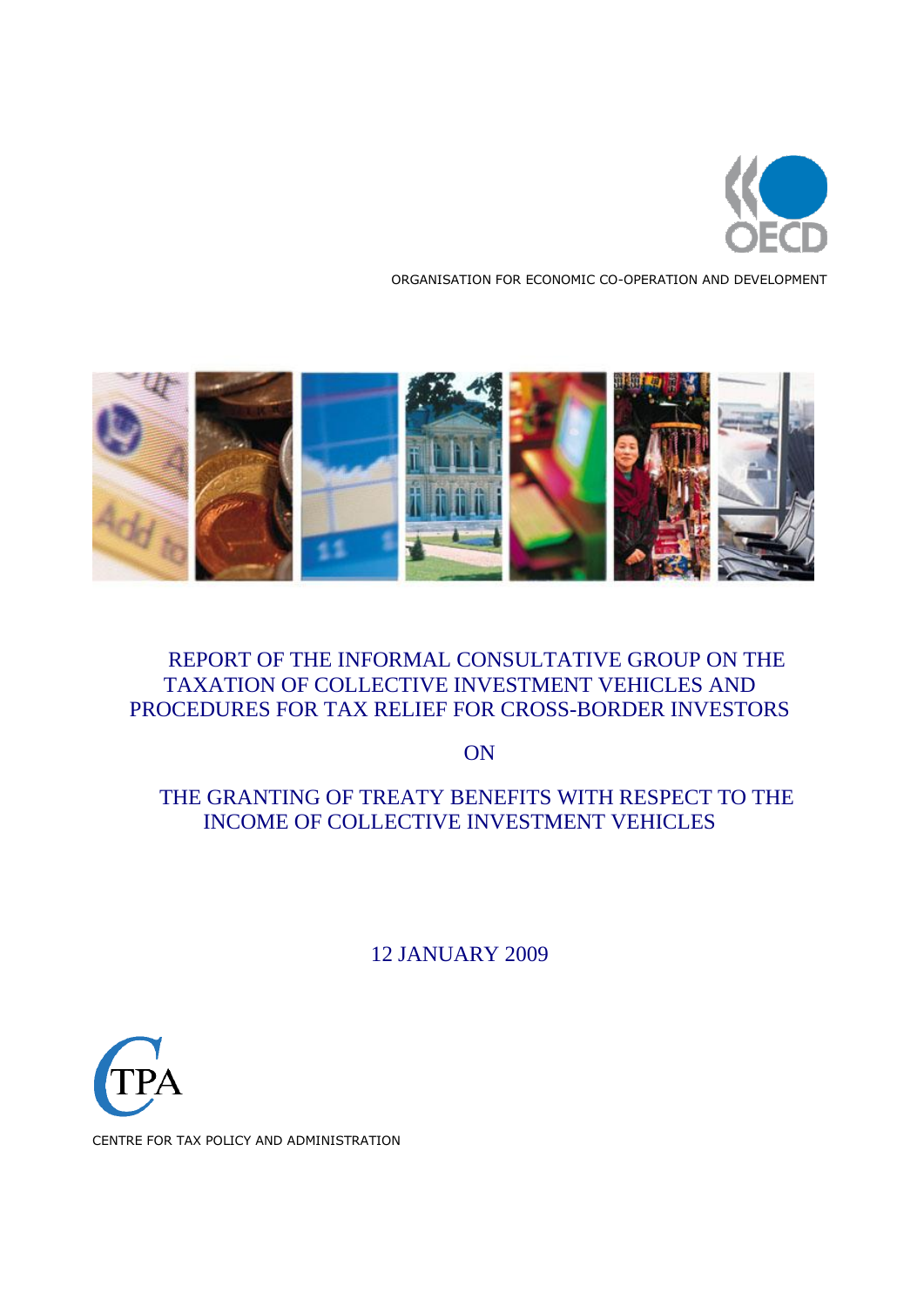12 January 2009

### **REPORT OF THE INFORMAL CONSULTATIVE GROUP ON THE TAXATION OF COLLECTIVE INVESTMENT VEHICLES AND PROCEDURES FOR TAX RELIEF FOR CROSS-BORDER INVESTORS ON**

# **THE GRANTING OF TREATY BENEFITS WITH RESPECT TO THE INCOME OF COLLECTIVE INVESTMENT VEHICLES**

At a Roundtable on Selected Tax Issues Related to Collective Investment Vehicles sponsored by the OECD"s Centre for Tax Policy and Administration on 1-2 February 2006, government and business participants considered legal questions and administrative barriers that affect the ability of collective investment vehicles ("CIVs") and other portfolio investors to effectively claim the benefits of tax treaties (see http://www.oecd.org/document/1/0,3343,en\_2649\_33747\_36202817\_1\_1\_1\_1,00.html). The legal issues relate primarily to the treaty entitlement of the CIVs themselves and of their investors. Even where there is no question regarding treaty entitlement, however, there may be very important compliance and administrative difficulties in ensuring that the benefits of tax treaties are effectively granted (including the possibility of claiming benefits with respect to a very large number of investors in a CIV). These difficulties may result in the benefits of tax treaties not being granted or being inappropriately granted, with risks of double taxation or double non-taxation that are of concern for both the country of source of the income and the country of residence of the investor.

At the conclusion of the Roundtable, participants agreed that work should continue on both the granting of tax treaty benefits to income of CIVs and the procedural impediments to the effective delivery of tax treaty relief to eligible cross-border investors. The OECD"s Committee on Fiscal Affairs ("CFA") subsequently established the Informal Consultative Group on the Taxation of Collective Investment Vehicles and Procedures for Tax Relief for Cross-Border Investors (the "ICG") to take forward the work (see http://www.oecd.org/document/14/0,3343,en\_2649\_33747\_37840206\_1\_1\_1\_1,00.html). The ICG includes representatives from the financial industry as well as representatives of the tax administrations of some OECD member countries (see Annex 2 of this Report for a list of the ICG members).

This Report, which has been prepared by the ICG for consideration by the CFA, relates to the legal issues relevant to the treaty entitlement of CIVs and their investors. (A separate ICG report, which discusses the procedural problems in claiming treaty benefits faced by portfolio investors more generally and makes a number of recommendations on "best practices" regarding procedures for making and granting claims for treaty benefits for intermediated structures, is being issued contemporaneously with this Report.) The Report includes a comprehensive set of recommendations with respect to the legal and policy issues relating specifically to CIVs (*i.e.* the extent to which either the vehicles or their investors are entitled to treaty benefits). The Report analyses the technical questions of whether a CIV should be considered a "person", a "resident of a Contracting State" and the "beneficial owner" of the income it receives under treaties that, like the OECD Model Tax Convention ("Model Convention"), do not include a specific provision dealing with CIVs (*i.e.* the vast majority of existing treaties). Further, the Report includes proposed changes to the Commentary on the Model Convention to reflect the conclusions of the ICG with respect to these issues.

With respect to existing treaties, the ICG members agreed that, if a CIV is not entitled to claim benefits in its own right, its investors should in principle be able to claim treaty benefits. Because administrative difficulties in many cases prevent individual claims by investors, the ICG also recommends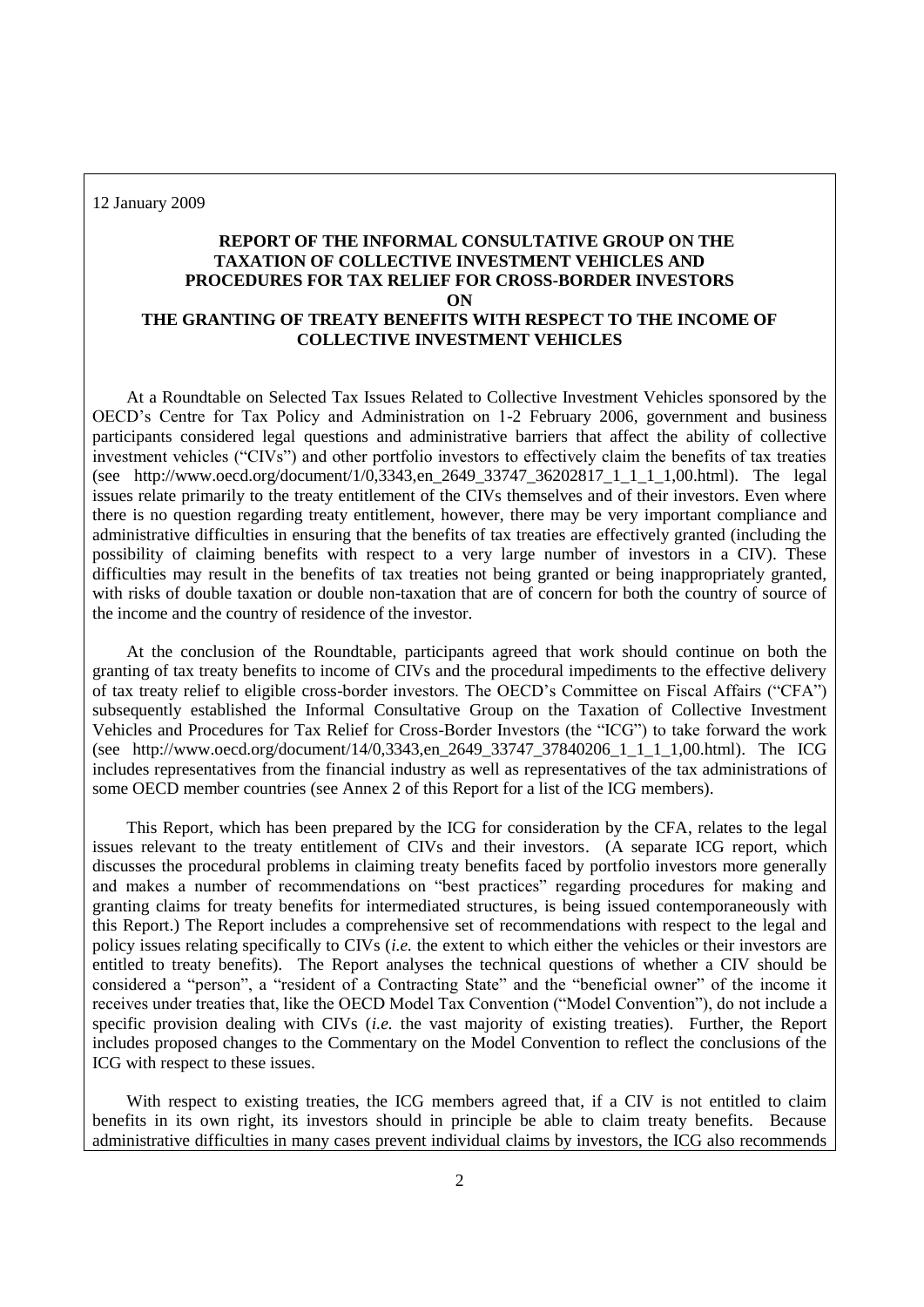that countries adopt procedures to allow a CIV to make the claim on behalf of investors including, where necessary, through the conclusion of mutual agreements.

With respect to future treaties, the ICG recommends that Contracting States address directly the treatment of CIVs to provide certainty to CIVs, investors and intermediaries. It recommends additions to the Commentary on Article 1 of the Model Convention regarding proposed provisions as options for countries to consider in their future treaty negotiations. The favoured approach would treat a CIV as a resident of a Contracting State and the beneficial owner of its income, rather than adopting a full lookthrough approach.

The conclusions of the report are solely those of the ICG and should not, at this stage, be attributed to the OECD or any of its member states. The CFA will be deciding whether to refer the Report to one of its subsidiary bodies for further consideration. Given the recommendations included in the Report, however, the CFA has decided to invite comments from all interested parties before further consideration of the Report by the CFA or its subsidiary bodies.

Interested parties are therefore invited to send their comments on this Report before **6 March 2009**. Comments should be sent electronically (in Word format only) to [Jeffrey.owens@oecd.org.](mailto:Jeffrey.owens@oecd.org) Unless otherwise requested at the time of submission, comments submitted to the OECD in response to this invitation will be posted on the OECD website.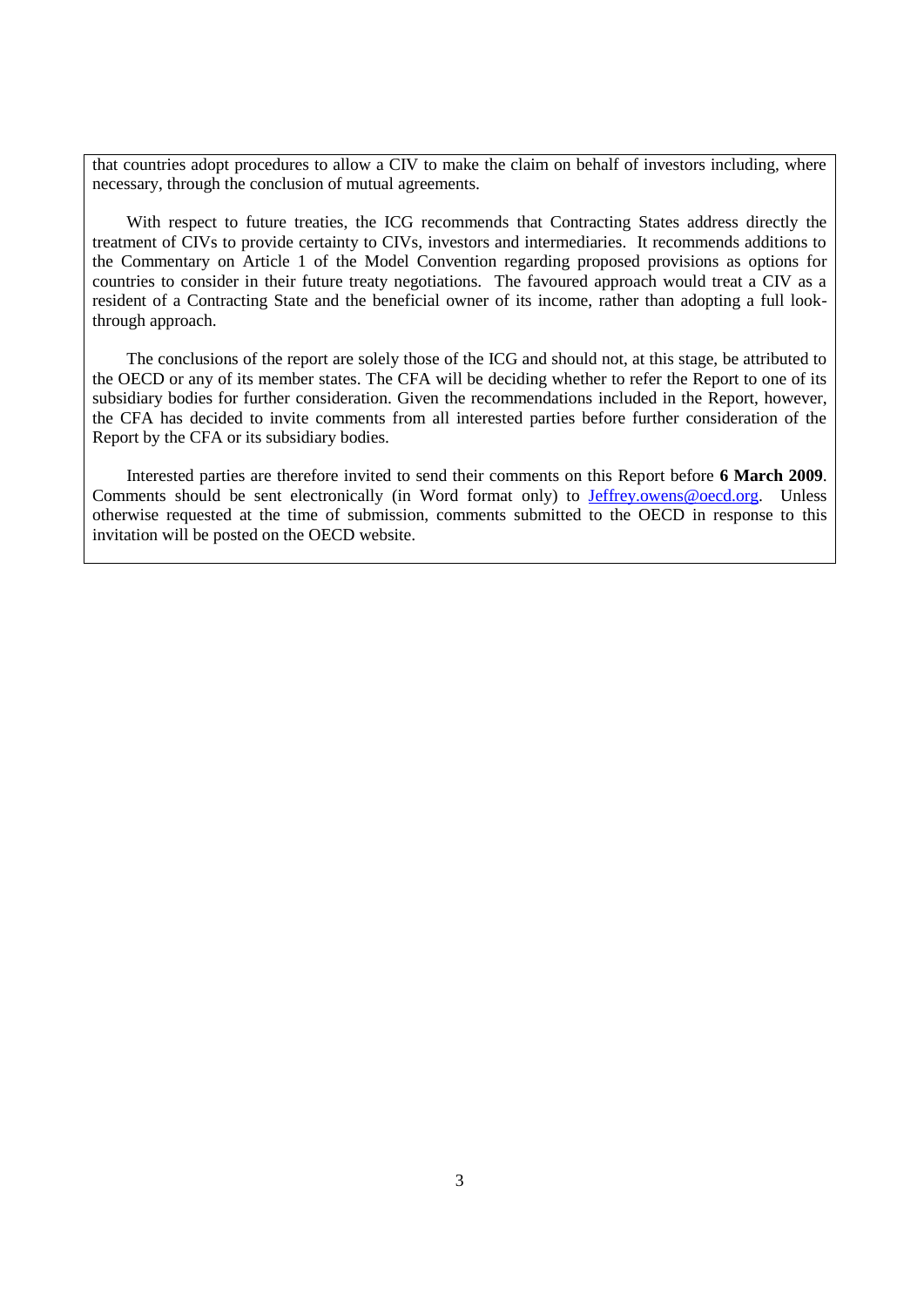# **TABLE OF CONTENTS**

| III. |                                                                                              |  |  |  |
|------|----------------------------------------------------------------------------------------------|--|--|--|
| IV.  |                                                                                              |  |  |  |
|      | V. Possible Provisions Dealing with the Specific Problems Presented by CIVs14                |  |  |  |
|      |                                                                                              |  |  |  |
|      | Annex 1: Background Regarding the Meaning of "Beneficial Owner" in Tax Treaties 23           |  |  |  |
|      | Annex 2: Members of the Informal Consultative Group on the Taxation of Collective Investment |  |  |  |
|      |                                                                                              |  |  |  |
|      |                                                                                              |  |  |  |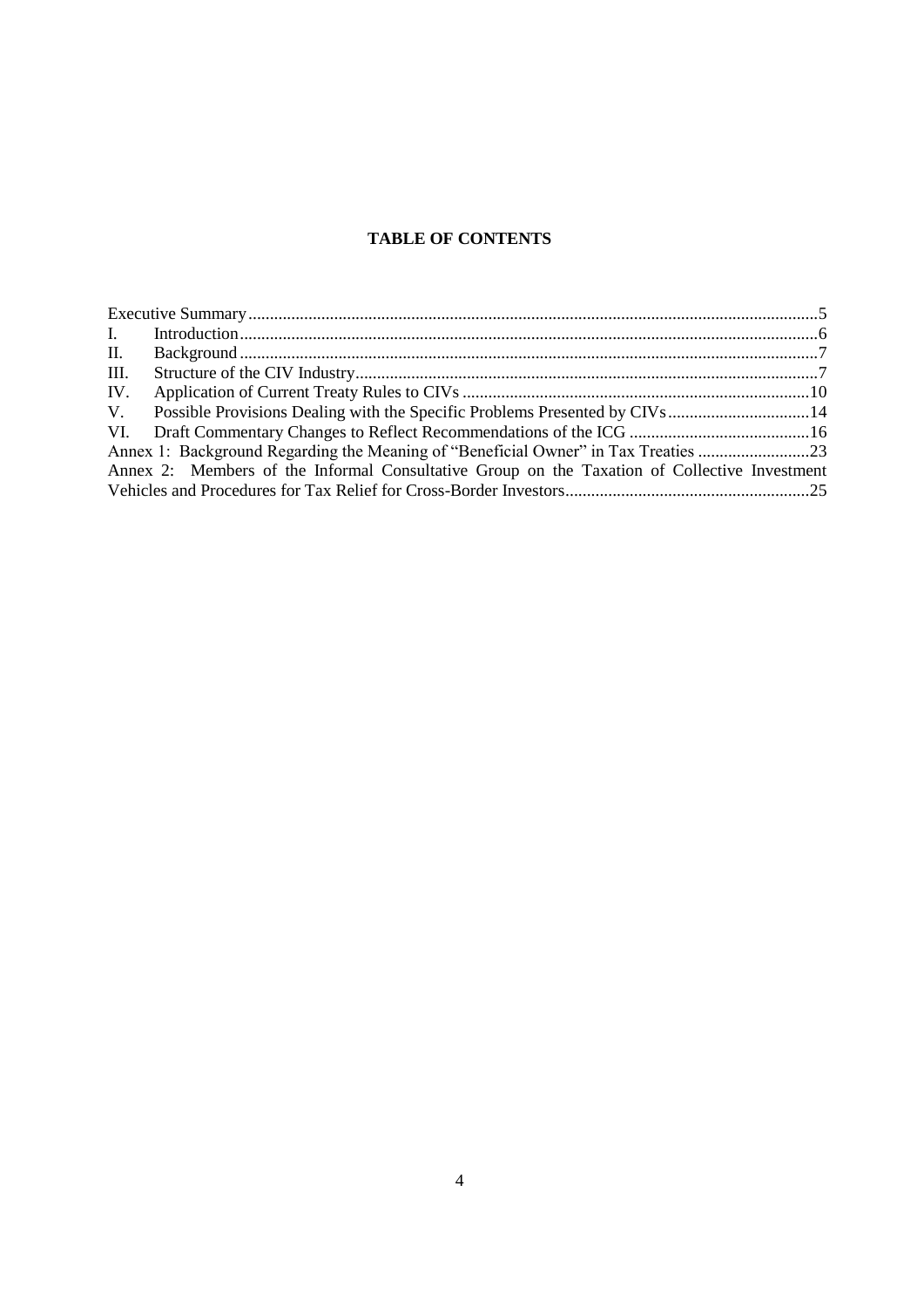# **REPORT ON THE GRANTING OF TREATY BENEFITS WITH RESPECT TO THE INCOME OF COLLECTIVE INVESTMENT VEHICLES**

#### **Executive Summary**

This Report addresses the legal and policy issues specific to collective investment vehicles ("CIVs"). It includes a comprehensive set of recommendations addressing the issues presented by CIVs in the crossborder context.

The Report first analyses the technical questions of whether a CIV should be considered a "person", a "resident of a Contracting State" and the "beneficial owner" of the income it receives under treaties that, like the OECD Model Tax Convention, do not include a specific provision dealing with CIVs (i.e. the vast majority of existing treaties). Further, the Report includes proposed changes to the Commentary on the Model Tax Convention to reflect the conclusions of the ICG with respect to these issues.

Although these proposed changes to the Commentary will clarify the treatment of CIVs, it is clear that at least some forms of CIVs in some countries will not meet the requirements to claim treaty benefits on their own behalf. Accordingly, the Report also considers the appropriate treatment of such CIVs under both existing treaties and future treaties.

With respect to existing treaties, the Report concludes that, if a CIV is not entitled to claim benefits in its own right, its investors should in principle be able to claim treaty benefits. The Report reflects the different views that were expressed by the members of the ICG, however, regarding whether such a right should be limited to investors who are residents of the Contracting State in which the CIV is organised, or whether that right should be extended to treaty-eligible residents of third States. In any event, administrative difficulties in many cases effectively prevent individual claims by investors. Accordingly, the Report also recommends that countries adopt procedures to allow a CIV to make the claim on behalf of investors.

With respect to future treaties, the Report recommends the inclusion in the Commentary on Article 1 of the Model Tax Convention of a number of optional provisions for countries to consider in their future treaty negotiations. Inclusion of one or more of these provisions would provide certainty to CIVs, investors and intermediaries. The favoured approach for such a provision would treat a CIV as a resident of a Contracting State and the beneficial owner of its income, rather than adopting a full look-through approach. Under the proposed provision, countries could choose whether to give benefits only in the proportion that the CIV"s investors are themselves entitled to treaty benefits, or to give benefits with respect to all of the CIV"s income as long as a certain threshold of treaty-eligible investors is met. Because different views were expressed on the issue of whether treaty-eligible residents of third countries should be counted in making these determinations, the proposed Commentary includes provisions that adopt both approaches. The proposed Commentary also includes an alternative provision that would adopt a full look-through approach. The lookthrough approach would be appropriate in cases where the investors, such as pension funds, would have been eligible for a lower, or zero, rate of withholding had they invested directly in the underlying securities.

The Report also addresses several ancillary issues, including the procedures that could be adopted to determine the proportion of treaty-eligible investors under either existing treaties or a future treaty provision. In addition, the Report discusses a possible provision that would allow an investor in a CIV to claim foreign tax credits for withholding taxes suffered at the level of the CIV, although it does not recommend any changes to the Commentary on the Model Tax Convention relating to this issue.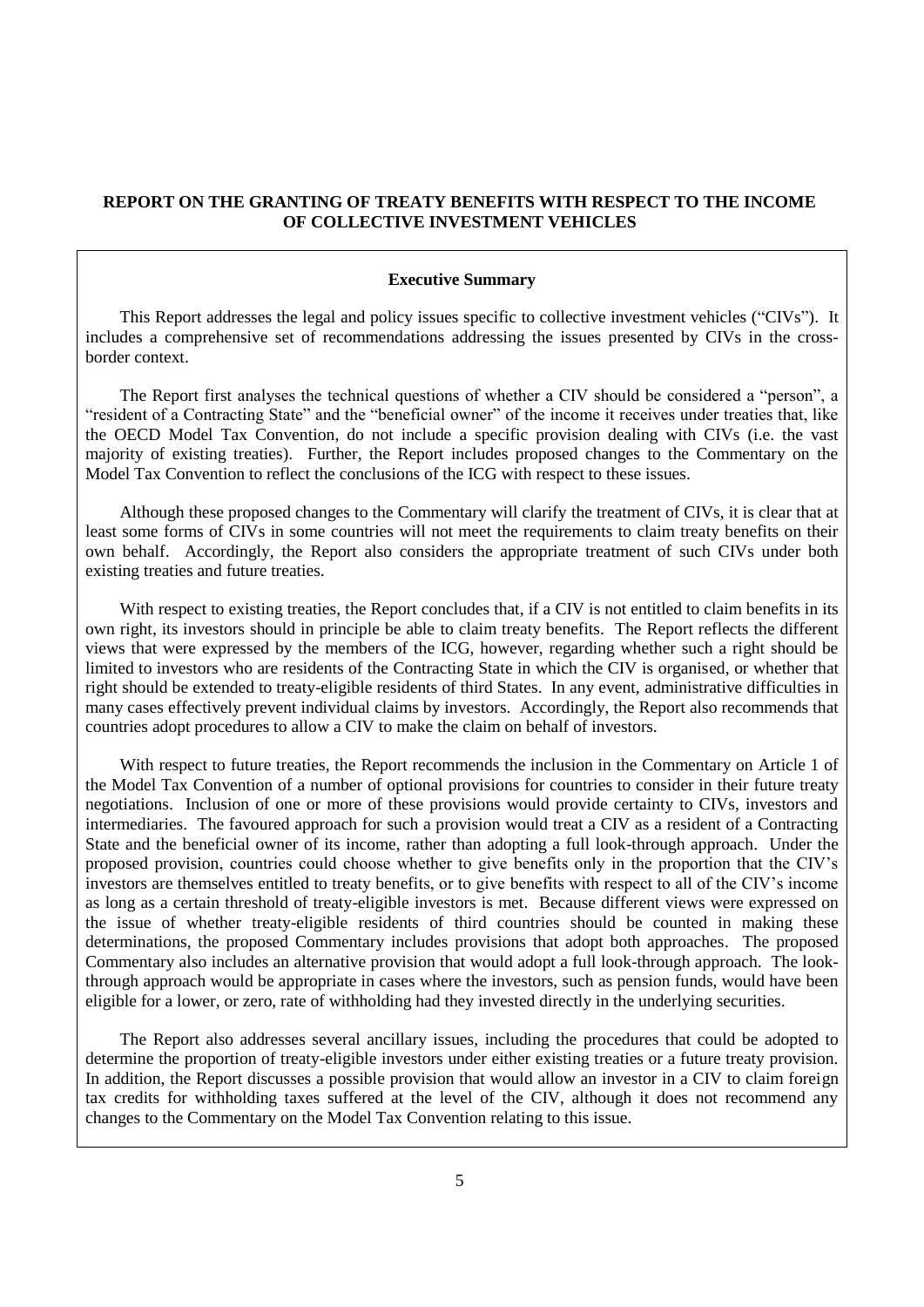# **I. Introduction**

1. Portfolio investors in securities frequently make and hold those investments by pooling their funds with other investors in a collective investment vehicle ("CIV"), rather than investing directly. This occurs because of the economic efficiency and other advantages CIVs provide. There are several different forms CIVs take, depending on the country in which they are established (*e.g.* companies, limited partnerships, trusts, contractual arrangements). The growth in investments held through CIVs has been very substantial in recent years and is expected to continue. Most countries have dealt with the domestic tax issues arising from groups of small investors who pool their funds in CIVs. In many cases, this is reflected in legislation that sets out specific tax treatment that may have significant conditions. The primary result is that most countries now have a tax system that provides for neutrality between direct investments and investments through a CIV, at least when the investors, the CIV, and the investment are all located in the same country.

2. One of the primary purposes of tax treaties is to reduce tax barriers to cross-border trade and investment. Treaties do this by allocating taxing jurisdiction over a person"s income between that person"s country of residence and the country of source of the income, in order to avoid double taxation. For example, treaties typically limit a source State"s taxing rights over dividends, interest and capital gains derived by a resident of another State from holding investment securities in the source State. At the same time, countries generally do not want those tax treaties to create instances of unanticipated double nontaxation. In particular, countries may want to ensure, either through explicit provisions in their double tax treaties, or by applying anti-abuse principles in their domestic laws, that only residents of the treaty partner are entitled to treaty benefits. With these objectives in mind, an increasing number of countries have begun specifically addressing at least some issues presented by CIVs in their bilateral tax treaties. These provisions, however, are by nature bilateral and may therefore not address the frequent situation where the investors, the investment and the CIV are located in three or more different countries.

3. In 2006, the Committee on Fiscal Affairs ("CFA") established the Informal Consultative Group on the Taxation of Collective Investment Vehicles and Procedures for Tax Relief for Cross-Border Investors (the "ICG"). This Report discusses the recommendations of the ICG with respect to the legal and policy issues relating specifically to CIVs (*i.e.* the extent to which either the vehicles or their investors are entitled to treaty benefits). The ICG also agreed to consider developing recommendations on "best practices" regarding procedures for making and granting claims for treaty benefits for intermediated structures more generally. These more general issues are discussed in the Report of the ICG on Possible Improvements to Procedures for Tax Relief for Cross-Border Investors. The Report on procedures also elaborates on the application of the procedures that apply to intermediated structures more generally to the specific case of CIVs.

4. For purposes of this Report, the term "CIV" is limited to funds that are widely-held, hold a diversified portfolio of securities and are subject to investor-protection regulation in the country in which they are established. The term would include "funds of funds" that achieve diversification by investing in other CIVs that themselves hold diversified portfolios of investments. "Intermediated structures" relates to the holding of securities, including interests in CIVs, through layers of financial intermediaries. However, the ICG did not consider issues of treaty entitlement with respect to investments through private equity funds, hedge funds or trusts or other entities that do not fall within the definition of CIV set out in this paragraph.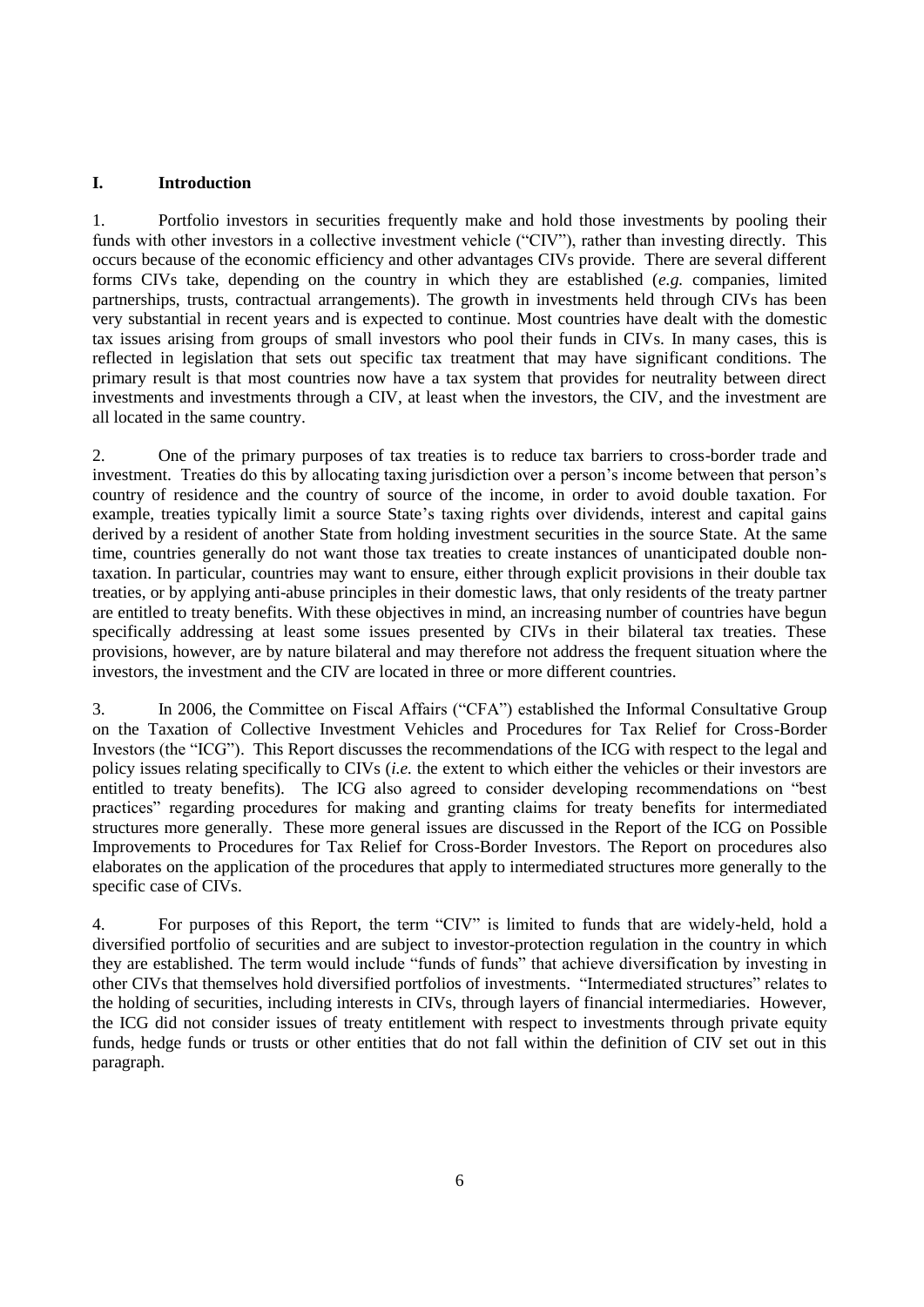# **II. Background**

5. Over US\$20 trillion currently is invested through CIVs worldwide.<sup>1</sup> This number can only be expected to grow because of the numerous advantages provided to small investors who invest through CIVs.

6. A small investor who tried to by-pass CIVs and other intermediaries and invest directly would incur substantial costs. Finance theory instructs the investor to diversify his risks between equity and debt securities, real estate, and other assets. Now investors are urged to diversify across international markets as well, in order to hedge currency and market risk. In addition, they are supposed to change their allocations of assets over time to ensure their risk profile matches their age and timeline to retirement, etc. A small investor who tried to satisfy all of those demands through directing his own portfolio would spend substantial time and incur significant transaction costs that might be out of all proportion to the actual amount invested.

7. CIVs allow small investors to gain the benefits of economies of scale even if they have relatively little invested. They provide access to a number of markets that might be closed to the small investor. These benefits are provided in a form that is highly liquid, as securities issued by a CIV may be redeemed on a frequent (daily, weekly or monthly basis) at net asset value per security or can be transferred with minimal restrictions. CIVs also allow for highly efficient reinvestment of income. Distributions on portfolio securities held by the CIV can be reinvested by the CIV. It would be difficult for individual investors to reinvest small distributions on an efficient basis.

8. In addition, investors in CIVs benefit from the market experience and insights of professional money managers. The cost of these money managers is spread over all of the CIV"s investors. Moreover, a small investor who buys interests in a CIV can instantly achieve the benefits of diversification that otherwise would require much greater investment. For example, an employee who puts \$100 each month into his employer"s retirement plan or a personal savings plan that is invested in a broad market index has diversified his risk of loss as much as if he had bought a share of stock in each company in the index, but at a substantially lower cost than if he had bought the individual stocks.

9. Governments have long recognised the importance of CIVs as a complement to other savings vehicles in terms of facilitating retirement security. In many countries, participants in defined contribution retirement plans invest primarily in CIVs. Because CIVs allow small investments, they are ideally suited for such periodic savings plans. They are highly liquid, allowing withdrawals as needed by retirees. With ageing populations in many countries, CIVs will become increasingly important.

# **III. Structure of the CIV Industry**

10. CIVs typically are organised by financial services firms (including securities firms, banks, and insurance companies). The organising firm often is referred to as the CIV"s "manager". The CIV manager typically will have hundreds or thousands of employees. The manager provides services such as portfolio management (advisory) and transfer agency (shareholder recordkeeping). In some cases, the manager may

 $\frac{1}{1}$ 

These figures do not take account of amounts held through private equity funds or hedge funds. ICI 2008 Fact Book. http://www.icifactbook.org/pdf/08 fb\_table48.pdf.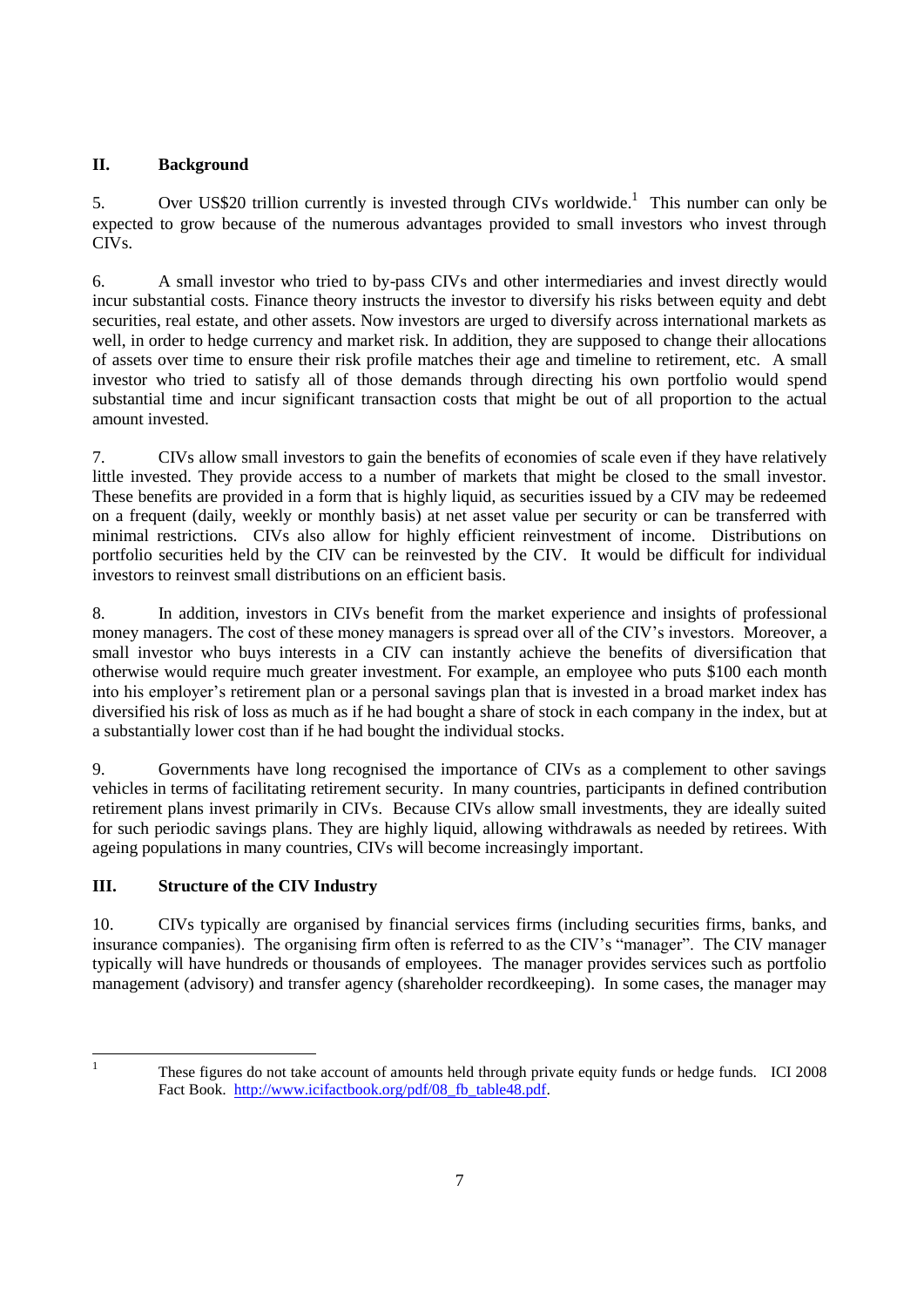select other firms to sub-advise part or all of the portfolio.<sup>2</sup> The manager also may decide to hire unaffiliated parties to perform other services, such as legal and audit services, tax consulting, custodial services and others.

11. With respect to the portfolio, the adviser decides which securities the CIV will hold, and when they will be bought or sold. The adviser thus will research securities and anticipate market movements. Even in the case of "index funds" (*i.e.* funds the aim of which is to match the movements of an index of a specific financial market), the adviser must decide whether the CIV will hold all of the securities in the index, or whether some smaller sample of the relevant securities will provide essentially the same return as the index, but at a lower cost. The adviser must also ensure that the CIV"s portfolio is consistent with applicable regulations. Typically, there will be regulatory requirements relating to concentration of investments, restricting a CIV"s ability to acquire a controlling interest in a company, prohibiting or restricting certain types of investments, and limiting the use of leverage by the CIV.

12. Interests in the CIV are distributed through affiliated and/or unaffiliated firms. Typically, the CIV will have a distributor related to the manager. This distributor will enter into distribution arrangements with other firms that will distribute CIV shares or units. There are two distinct types of markets for CIVs – "domestic" and "global". In this context, the term refers to the location of the investors, not the investments.

13. In the case of the domestic CIV market, the CIV and essentially all of its investors are located in the same country. This situation may arise because of securities law restrictions on the public offering of non-domestic CIVs. In other cases, tax considerations applicable to non-domestic CIVs or to non-resident investors in a domestic CIV may make them uneconomic (*e.g.* U.S. passive foreign investment company rules or local tax advantages). There also may be no identifiable reason, other than investors' preferences for the form of investment vehicle with which they are most familiar.

14. The global CIV market is one in which the CIV and a significant portion of its investors are located in different countries. The global CIV can be much more efficient – it can benefit from the economies of scale described above to a greater extent than smaller CIVs. Taken to its extreme, a manager would create a single CIV for each asset class or portfolio type. This may not be possible, for the reasons described in paragraph 13. However, regulators see the benefits of a smaller number of larger CIVs, and regulatory changes, such as the UCITS Directive within the European Union,<sup>3</sup> are designed to encourage global business.

15. Distribution of interests in the CIV is also highly regulated. Many jurisdictions require the delivery of a disclosure statement (*i.e.* prospectus), which may be reviewed by the regulator. Sales of interests in the CIV are effected through regulated entities that are subject to "know your customer" rules. However, there are a number of different distribution channels. Direct share purchases are effected between the ultimate investor and the CIV or its transfer agent/paying agent. However, in almost all markets, direct purchases (and holdings) are a small part of the investment in the CIV. Much more common are indirect share purchases through one or more intermediaries (*e.g.* securities firms, banks, insurance companies and independent financial advisers).

 $\overline{1}$ <sup>2</sup> Hereafter, the term "adviser" will be used to describe the person with portfolio-manager responsibilities, whether that person is the manager or a sub-adviser.

<sup>&</sup>lt;sup>3</sup> The Council Directive of 20 December 1985 on the coordination of laws, regulations and administrative provisions relating to undertakings for collective investment in transferable securities (UCITS) (No. 85/611/EEC), as amended.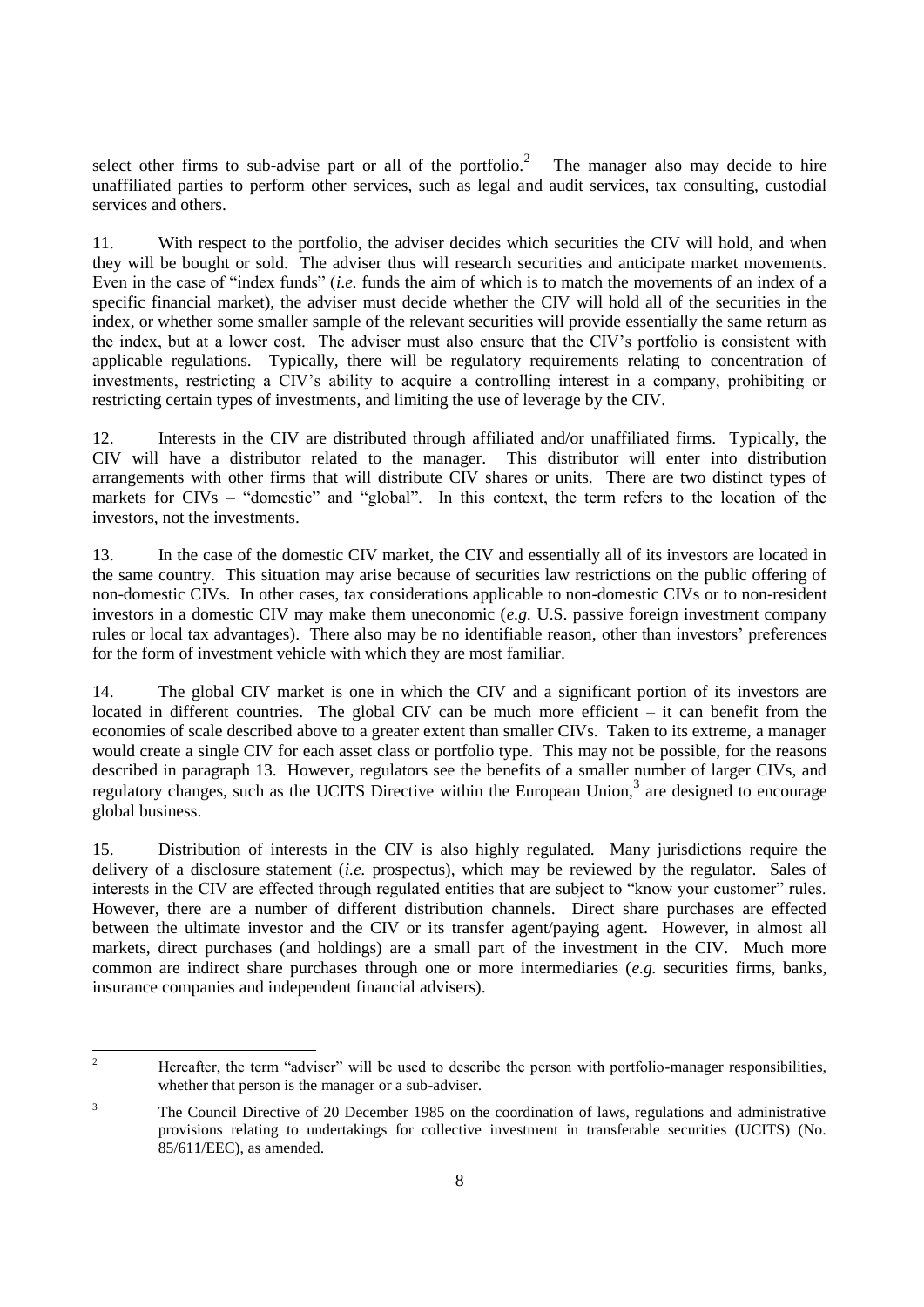16. Interests in CIVs acquired through intermediaries often are registered at the CIV level through nominee/street name accounts. One reason for this is competitive – intermediaries view customers' identities as highly valuable proprietary information. Another reason is efficiency – intermediaries aggregate their customers" purchases and sales each day and effect only a net purchase or a net sale each day in the nominee account. Whilst investments in a CIV are typically long-term, a CIV's shareholder base may change every day, as new shares are issued and existing shares are redeemed (or as shares trade on an exchange). Because of nominee accounts, the CIV"s manager may not be aware of changes in its underlying investors.

17. In the case of either the domestic or the global CIV market, the investments could be domestic or international. International diversification of investment portfolios is becoming more significant. For example, over 25% of all equity assets held by U.S. CIVs are issued by non-U.S. companies.<sup>4</sup> About 30% of the assets of U.K. CIVs are invested outside the United Kingdom.<sup>5</sup> More than one-third of the assets of Japanese CIVs are foreign securities.<sup>6</sup> Assets of Luxembourg, Swiss and Irish funds are predominantly invested outside of their home market.<sup>7</sup>

18. CIVs thus act as both issuers of securities and investors in securities. As a result, there may be layers of intermediaries both above the CIV (*i.e.* between the issuer of the security in which the CIV is invested and the CIV), and below the CIV (*i.e.* between the CIV and the beneficial owner of the interests in the CIV). In many cases, those intermediaries will not be located in the country in which the issuer is located and may not be located in the country in which the investor is located. Accordingly, CIVs present issues as regards what they can and should accept from other intermediaries in order to comply with their own withholding tax obligations, and what they can and should provide to withholding agents in order to claim the benefits of tax treaties. These issues have an important practical impact as they result in significant amounts of withholding taxes paid in excess of the amounts payable pursuant to tax treaties and in significant, sometimes deterrent, compliance costs involved in obtaining the applicable treaty relief.

19. Difficulties in claiming treaty benefits at the time payment is made, and delays in payment of refunds, reduce the return to any investor unless, in the case of a refund, it is accompanied by interest to compensate for the delay. However, there is an added dimension to such difficulties and delays when the investor is a CIV. Investors in CIVs may change daily. CIVs typically calculate net asset value ("NAV") every day because it is the basis for subscriptions and redemptions. In calculating the NAV, the CIV must take into account amounts expected to be received, including any withholding tax benefits provided by treaty. If the CIV"s assumptions about the amount and timing of such withholding tax benefits are incorrect, then investors that have purchased, sold or redeemed their interests in the CIV in the interim will have done so at the wrong NAV. Accordingly, CIVs require certainty regarding their qualification for treaty benefits. Unfortunately, in many cases, certainty is in short supply.

 $\frac{1}{4}$ [http://www.icifactbook.org/pdf/08\\_fb\\_table04.pdf.](http://www.icifactbook.org/pdf/08_fb_table04.pdf)

<sup>5</sup> "Asset Management in the UK 2007", published by the Investment Management Association, UK [\(www.investmentuk.org\)](https://www.oecd.int/exchweb/bin/redir.asp?URL=http://www.investmentuk.org).

<sup>&</sup>lt;sup>6</sup> Data regarding the holdings of Japanese CIVs is published by The Investment Trusts Association at [http://www.toushin.or.jp/result/index.html.](https://www.oecd.int/exchweb/bin/redir.asp?URL=http://www.toushin.or.jp/result/index.html)

<sup>7</sup> For example, as of June 2008 approximately 70% of the Assets under Management of Swiss-domiciled CIVs were invested outside Switzerland (see Swiss National Bank, SNB, Monthly Statistical Bulletin, October 2008 [\(http://www.snb.ch/en/iabout/stat/statpub/statmon/stats/statmon\)](https://www.oecd.int/exchweb/bin/redir.asp?URL=http://www.snb.ch/en/iabout/stat/statpub/statmon/stats/statmon).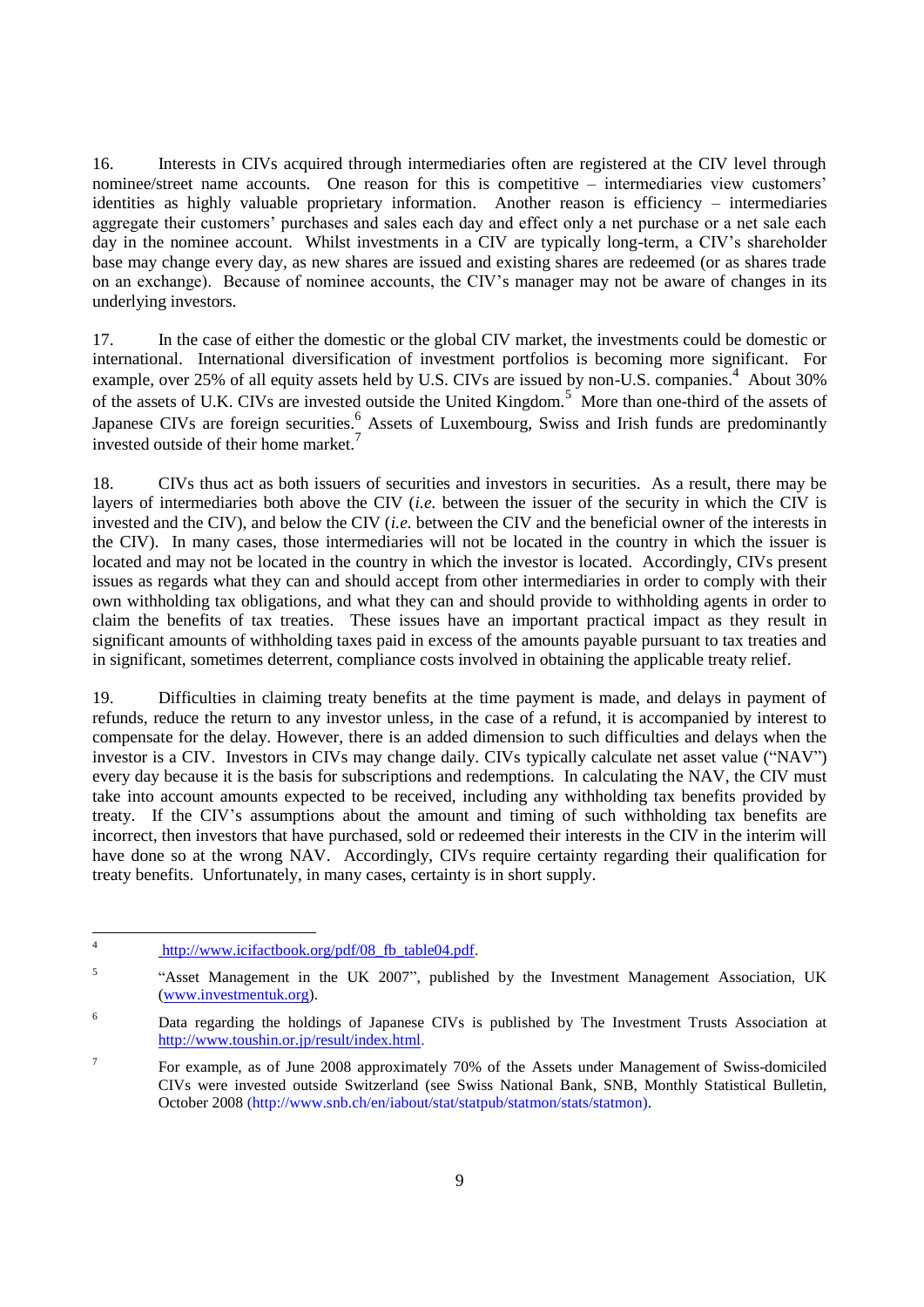# **IV. Application of Current Treaty Rules to CIVs**

# *A. Can a CIV Claim the Benefits of Tax Treaties on Its own Behalf?*

20. The OECD"s Model Tax Convention on Income and on Capital (the "Model Convention"), which is the basis on which about 3,000 bilateral tax treaties worldwide have been negotiated, contains general provisions addressing each Contracting State"s taxing rights over income derived by a person resident in the other Contracting State, but it does not have any specific provisions relating to CIVs. In the absence of specific rules applicable to CIVs, a CIV will be entitled to the benefits of a convention in its own right only if it is a person that is a resident of a Contracting State. It may also have to be the beneficial owner of the relevant income. In practice, issues have arisen with respect to each of these requirements, which are addressed in turn below.

# *Is a CIV a "person"?*

21. The determination of whether a CIV is a person begins with the legal structure of the CIV. CIVs take different legal forms in OECD member countries. In Canada and the United States, both companies and trusts are commonly used. In Australia, New Zealand and Japan, the trust is the predominant form; this also used to be the case in the United Kingdom, but that country has recently introduced corporate vehicles. In many European countries, both joint ownership vehicles (such as *fonds communs de placement*) and companies (such as *sociétés d'investissement à capital variable*) are commonly used. In all of these countries, of course, there are also forms of custodianship arrangements that are purely contractual in nature.

22. The ICG considered these different legal forms in determining which CIVs should be treated as persons for purposes of tax treaties. The general view was that, in the absence of specific provisions, a CIV that is treated merely as a form of joint ownership, and not as a legal person, under the tax law of the State in which it is established clearly would not constitute a person for purposes of tax treaties. On the other hand, a CIV structured as a company clearly would constitute a person. Paragraph 2 of the Commentary on Article 3 states that the definition of the term "person" that is found in the Model Convention is not exhaustive and should be given a very wide sense. That paragraph also provides the example of a foundation (*fondation*, *Stiftung*) as an arrangement that may fall within the meaning of the term "person" because it is treated as a body corporate for tax purposes.

23. The ICG also considered the position of a CIV that is structured as a trust. Under the domestic tax law of most common law countries, the trust, or the trustees acting collectively in their capacity as such, may constitute a taxpayer. Accordingly, the view was expressed that failing to treat such a trust as a person would also prevent it from being treated as a resident despite the fact that, as a policy matter, it seems logical to treat it as a resident when the country in which it is established treats it as a taxpayer and a resident. The fact that the tax law of the country where the trust is established would treat it as a taxpayer would be indicative that the trust is a person for treaty purposes. A large majority of the members of the ICG agreed with this interpretation. This is borne out by the fact that, in practice, it seems that few countries have denied benefits to CIVs in the form of trusts solely on the grounds that the trust is not a person. This may be because those countries in which trusts are common make it a point to resolve this question by modifying the definition of "person" to specifically include trusts. The fact that there is not unanimity on this point suggests that negotiators may want to continue that practice in future bilateral agreements.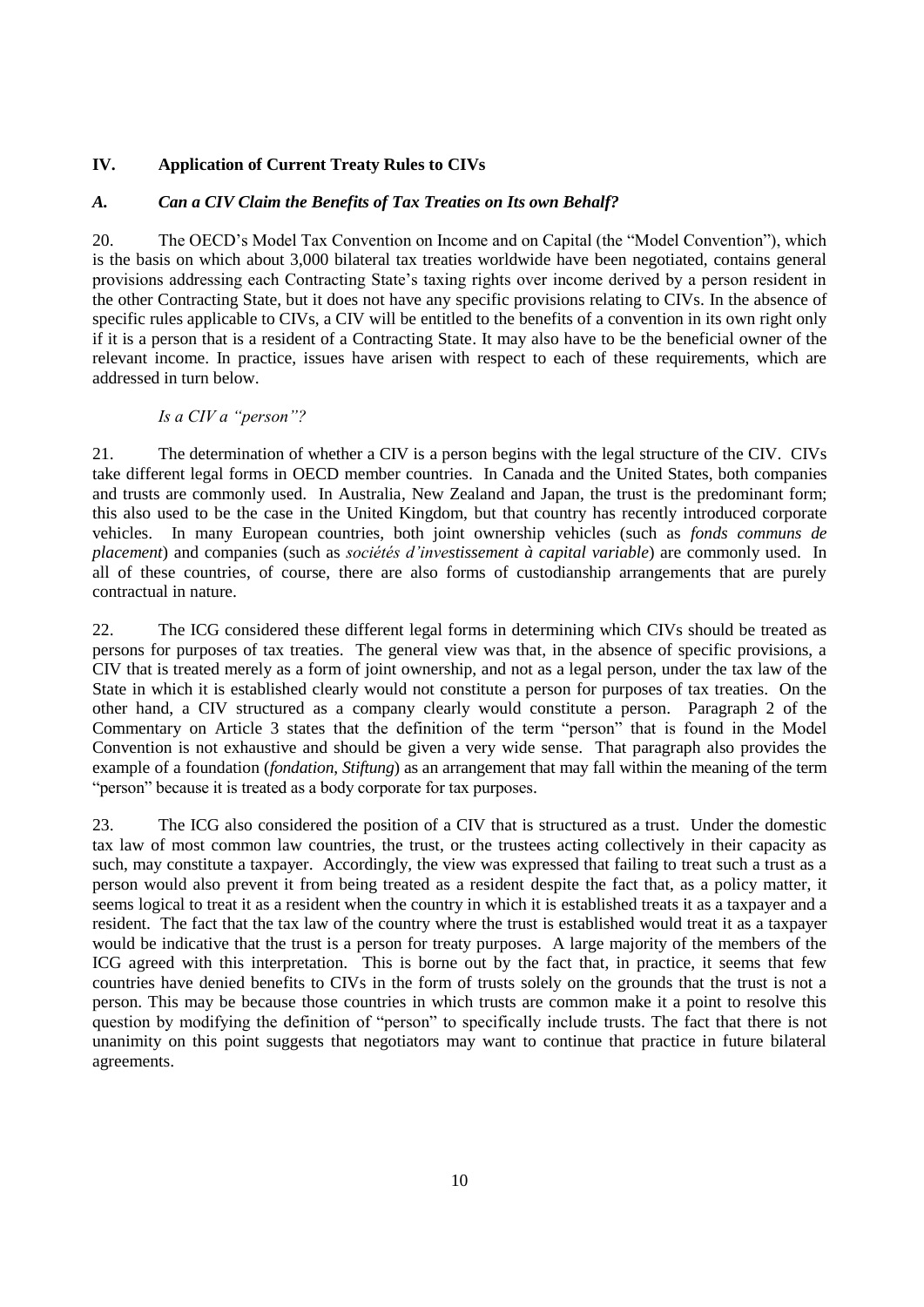#### *Is a CIV a "resident" of a Contracting State?*

24. The determination of whether a CIV that qualifies as a person is a resident of a Contracting State depends on the tax treatment of the CIV in the Contracting State in which it is established. The tax treatment of CIVs varies considerably from country to country, even though a consistent goal is to ensure that there is only one level of tax, at either the CIV or the investor level. Thus, the intent is to ensure neutrality between direct investments and investments through a CIV, at least when the investors, the CIV, and the investment are all located in the same country.

25. In some States, a CIV established therein is treated as fiscally transparent ("flow-through"). Other States regard the CIV to a greater or lesser degree as an entity interposed between investor and investments ("opaque"). In some States, a CIV is in principle subject to tax but is exempt if it fulfils certain criteria with regard to its activities, which may involve looking at its distribution practice, its sources of income, and sometimes its sectors of operation. More frequently, CIVs are subject to tax but the base for taxation is reduced, in a variety of different ways, by reference to distributions paid to investors. Deductions for distributions will usually mean that no tax is in fact paid. Other States tax CIVs but at a special low or zero tax rate. Finally, some States tax CIVs fully but with integration at the investor level to avoid double taxation of the income of the CIV. The integration may take the form of exemption in the hands of the investor or imputation of the tax imposed at the level of the CIV.

26. The ICG concluded that a CIV may be "liable to tax", and therefore a resident of a Contracting State, even if that State does not in fact impose any tax. However, the mechanism by which neutrality is accomplished will affect the treaty analysis. A CIV that is transparent for tax purposes should not be treated as a resident, nor should a CIV that is totally and unconditionally exempt from income taxation (*i.e.* without regard to the type of income it receives or its distribution policy). However, a CIV that is treated as opaque in the Contracting State in which it is established should be treated as a resident of that Contracting State even if the specific items of income it receives are exempt from taxation, or if it receives a deduction for dividends paid to investors, or it is subject to a lower rate of tax on its income. This analysis would apply to any entity that has satisfied the "person" requirement. Accordingly, for purposes of the residence test, the legal form of the CIV is relevant only to the extent that it affects the taxation of the CIV in the Contracting State in which it is established. So, for example, with respect to those countries that treat all CIVs in the same manner, regardless of legal form, the determination of residence should be the same with respect to all CIVs established in that country.

27. The preceding analysis is consistent with the interpretation of the term "liable to tax" that is found in paragraph 8.5 of the existing Commentary on Article 4 of the Model Convention. However, paragraph 8.6 of that Commentary notes that some countries would take the view that an entity that is exempt from tax would not be "liable to tax" within the meaning of Article 4. Accordingly, it would be prudent to address the issue of CIVs directly in bilateral negotiations if one of the countries adheres to the position described in paragraph 8.6.

### *Is a CIV the "beneficial owner" of the income it receives?*

28. Because the term "beneficial owner" is not defined in the Model, it ordinarily would be given the meaning that it has under the law of the State applying the Convention, unless the context otherwise requires. The question then arises whether a Contracting State can effectively decide the question by invoking its right to define the term "beneficial owner" when it is the source country, even if the country of residence would take the opposite view. There is disagreement within the international tax community regarding this question. Because of this disagreement, the issue has been put on the agenda for Working Party No. 1 of the Committee on Fiscal Affairs.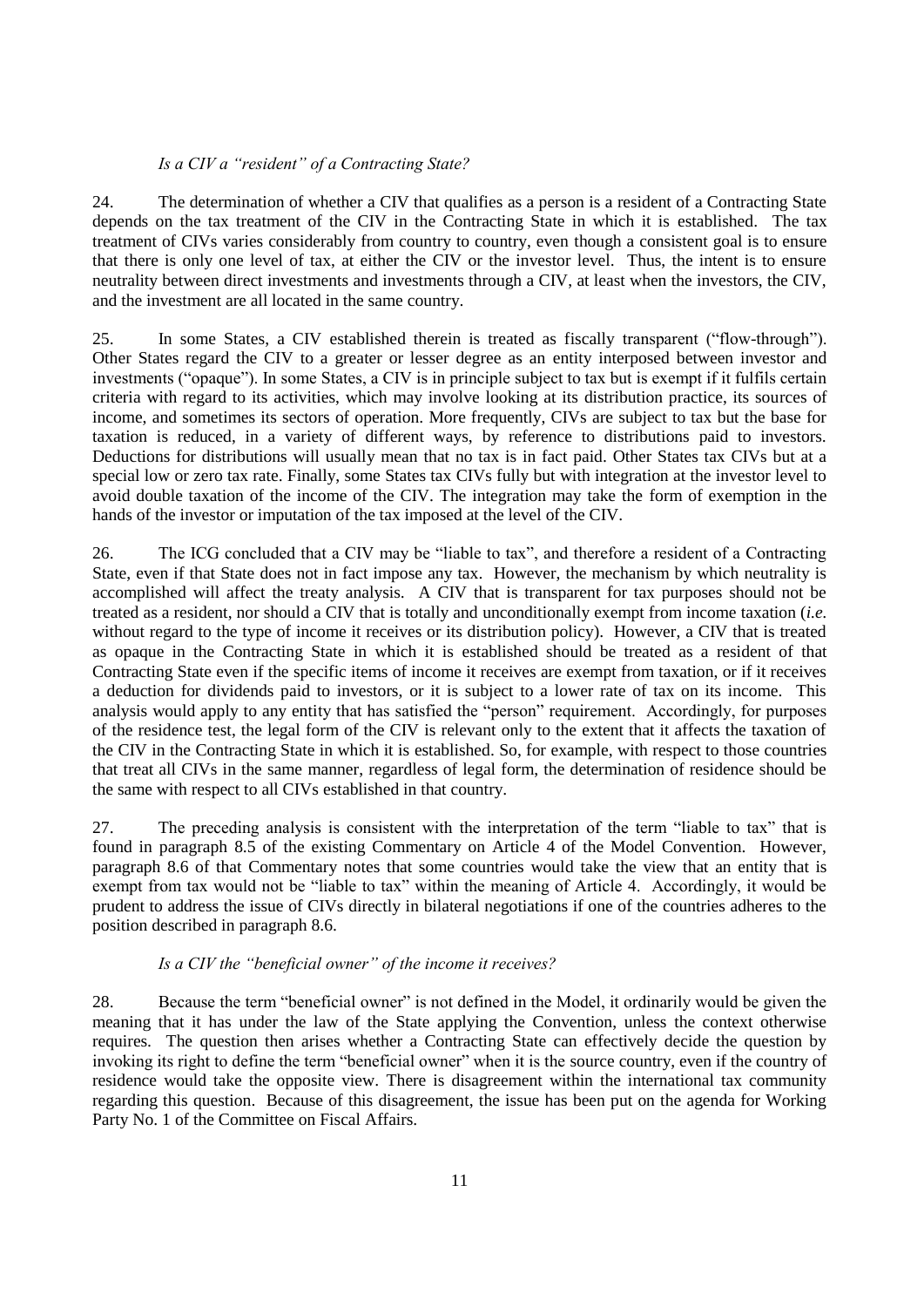29. The ICG decided not to consider this more general question regarding the beneficial ownership requirement, but to limit its recommendations to the application of the requirement in the context of CIVs. A large majority of the ICG concluded that a widely held CIV that meets the "person" and "resident" requirements for claiming benefits should also be treated as the beneficial owner of the income it receives, so long as the managers of the CIV have discretionary powers to manage the assets on behalf of the holders of interests in the CIV. For these members, the question turns on the functions that the CIV performs. A CIV and its managers perform significant functions that go beyond those performed by a nominee, agent or conduit.

30. A small minority of the ICG took the position that a CIV is not the beneficial owner of the income it receives. These representatives made several technical arguments, largely based on local law regarding the relationship between investors and the CIV or its managers. In addition, they argued that, because CIVs usually are subject to little, if any, taxation in the country in which they are established, granting treaty benefits to a CIV would encourage treaty-shopping. Other delegates argued in response that the Model Convention leaves it to individual countries to adopt appropriate anti-treaty-shopping measures and that existing proposed measures are adequate.

31. The view of the majority expressed in paragraph 29 is reflected in the proposed Commentary to Article 1, found in paragraph 50 below. The ICG also agreed that the full arguments in favour of both the majority and minority conclusions in the context of CIVs would be provided in the final report. They are provided in the background material in Annex 1 to this Report.

# *B. If a CIV cannot Claim Benefits, is there any Relief for the Investors?*

32. The ICG then considered the position of an investor in a CIV that is not able to claim benefits on its own behalf. The ICG agreed that, if there were no way for an investor that is a resident of a State with which the source State has a tax treaty to claim treaty benefits, then the treaty would have failed in its purpose of eliminating double taxation. There was general agreement that there should be some way for those investors who are resident in the State in which the CIV is established to claim benefits. Otherwise, investors who invest through a CIV would be put in a worse position than if they had invested directly. The risk of double taxation would also argue for allowing treaty benefits whether the investors were resident in the same State in which the CIV is established, or in a third State where they would be entitled to benefits under that State"s tax treaty with the source State. However, some government representatives on the ICG had strong reservations about the idea of allowing claims in respect of treaty-eligible investors located in third countries, given the bilateral nature of the treaty process. This matter is further discussed in paragraph 47.

33. Whichever approach to "good investors" is adopted, administrative difficulties effectively prevent individual claims by investors. Given the number of investments by a typical CIV, and the thousands of individual investors in the CIV, each individual claim for exemption (or refund of withheld taxes) would be for relatively small amounts. It is unlikely that individual investors would bother with such claims, particularly as avoiding such administrative burdens is one of the benefits of investing collectively. Moreover, CIVs are either publicly traded or have an obligation to redeem the shares of investors at the option of the investor and, as a result, have frequent ownership changes. Accordingly, it would be extremely difficult, if not impossible, to track particular income streams to particular investors, even if the CIV had a reliable roster of the names of actual beneficial owners. This difficulty is compounded by the fact that interests in CIVs frequently are held through layers of intermediaries. These administrative difficulties likely would result in benefits going unclaimed in many cases. If such claims were made, however, tax administrations would be overwhelmed by the sheer number of such small individual claims. Accordingly, developing a system that would allow CIVs to make claims in respect of investors appears to be in the interests of both business and governments.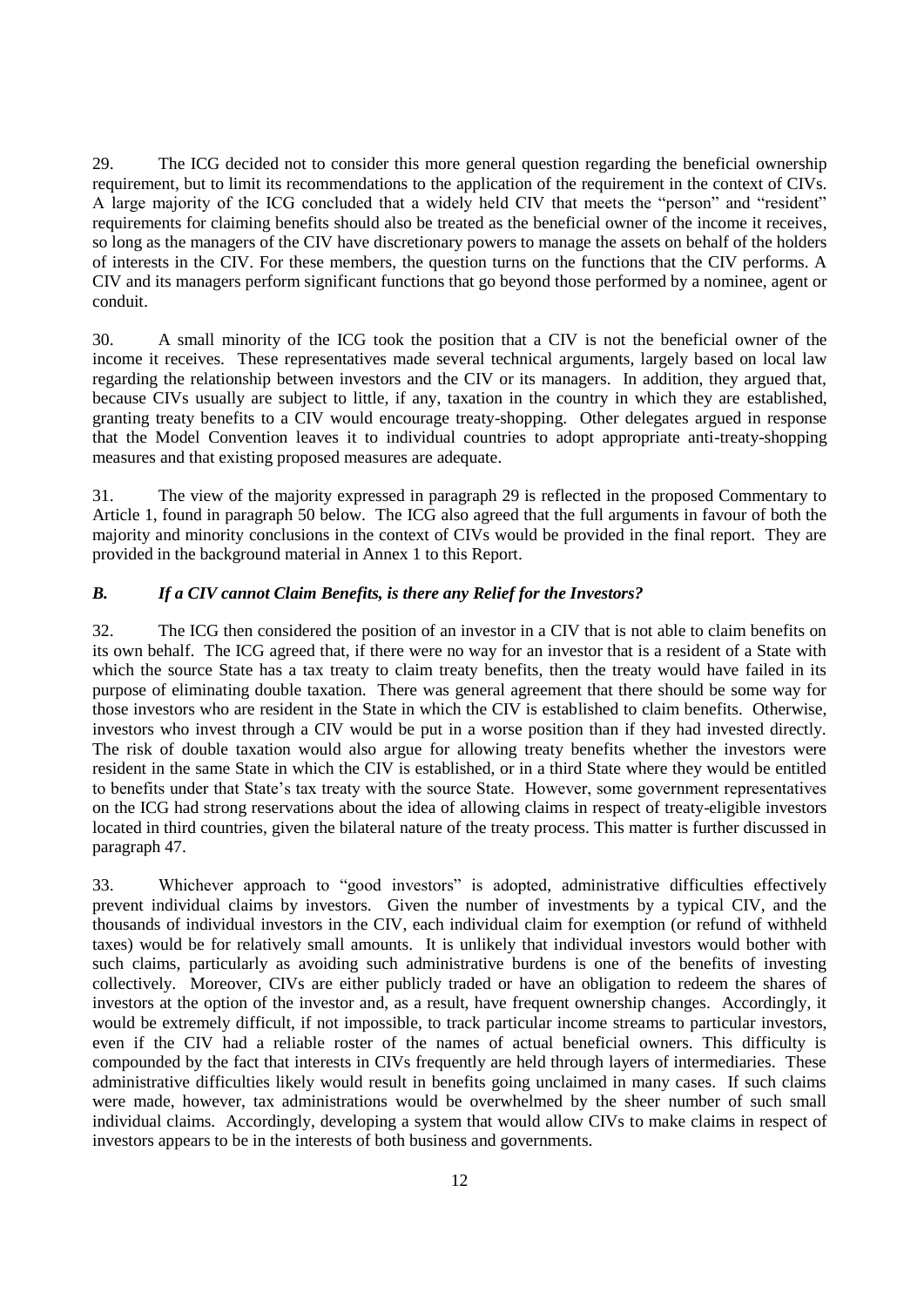34. There was general agreement that countries should adopt procedures that would allow claims by CIVs with respect to existing treaties, in line with countries" views regarding the extent to which claims should be allowed with respect to treaty-eligible investors located in third countries. Some countries indicated that such claims, including claims in respect of treaty-eligible residents of third countries, could be made currently under their domestic law. Other countries indicated that a mutual agreement would be useful or necessary.

35. The ICG concluded that any approach that allows claims by a CIV on behalf of its investors would rely on the development of practical and reliable procedures for determining ownership of interests in CIVs and of securities held through other intermediated structures. Whilst business acknowledged that regular determinations are possible, it noted that the costs of such determinations would be significantly higher, and compliance likely much lower, if the testing dates were determined after the fact. By contrast, if the date or dates were known in advance, the testing requirement could be built into automatic data collection systems. However, there also may be situations where even such automatic data collection might not be necessary. This might be true, for example, where the CIV industry is largely domestic in nature. For example, governments may be willing to rely on the fact that the fund manager or sponsor restricted sales of interests in the CIV to specific countries for purposes of concluding that the investors are resident in such countries, although they may want to confirm that such sales restrictions are co-extensive with relevant tax criteria.

36. The ICG agreed that the proposed Commentary to Article 1 will discuss both methods for determining the actual proportion of "good" investors, however defined. It will describe some circumstances in which a government might be willing to rely on presumptions. The proposed Commentary will also describe in general terms a method based on regular testing. Under that method, information identifying the beneficial owner would be held by the intermediary with the direct relationship with the investor, rather than passed up the chain of intermediaries. However, information identifying the beneficial owners should be available to the source state upon demand. More detailed procedures ultimately might be included in model mutual agreements to be developed in the future.

# *C. Relief from Double Taxation for Income Received by CIVs*

37. Discussion of the problems faced by CIVs has tended to focus on the problem of qualifying for the reduced withholding rates provided by Articles 10 (Dividends) and, to a lesser extent, 11 (Interest), and therefore on claims for benefits that are directed to the source country. In fact, an equal or even greater tax loss may result from the fact that, in most cases, neither the CIV nor the investor can claim foreign tax credits for the withholding taxes imposed by the source country after application of the treaty (*i.e.* 15% for portfolio dividends according to the Model Convention).

38. Because most of the income received by CIVs consists of portfolio dividends and interest, the income will be subject to withholding taxes in the country of source under treaties that follow the Model Convention. Accordingly, Article 23 (Relief from Double Taxation) of the Model Convention provides for the use of the credit method for such income, even for countries that use the exemption method as the primary means of relieving double taxation. However, a theoretical right to a foreign tax credit is irrelevant to an entity that has no residence State tax liability, which is the case with respect to most CIVs. Accordingly, if the CIV is treated as a resident, then the foreign tax credit is likely to go unused, unless there is a special treaty or domestic law provision that would allow the credit to flow through to the CIV"s investors. Some countries do allow investors in a domestic CIV to claim the foreign tax credit, at least in some circumstances.

39. Alternatively, if the CIV is treated as transparent in the Contracting State in which it is established, then an investor in the CIV should be entitled to claim a foreign tax credit with respect to its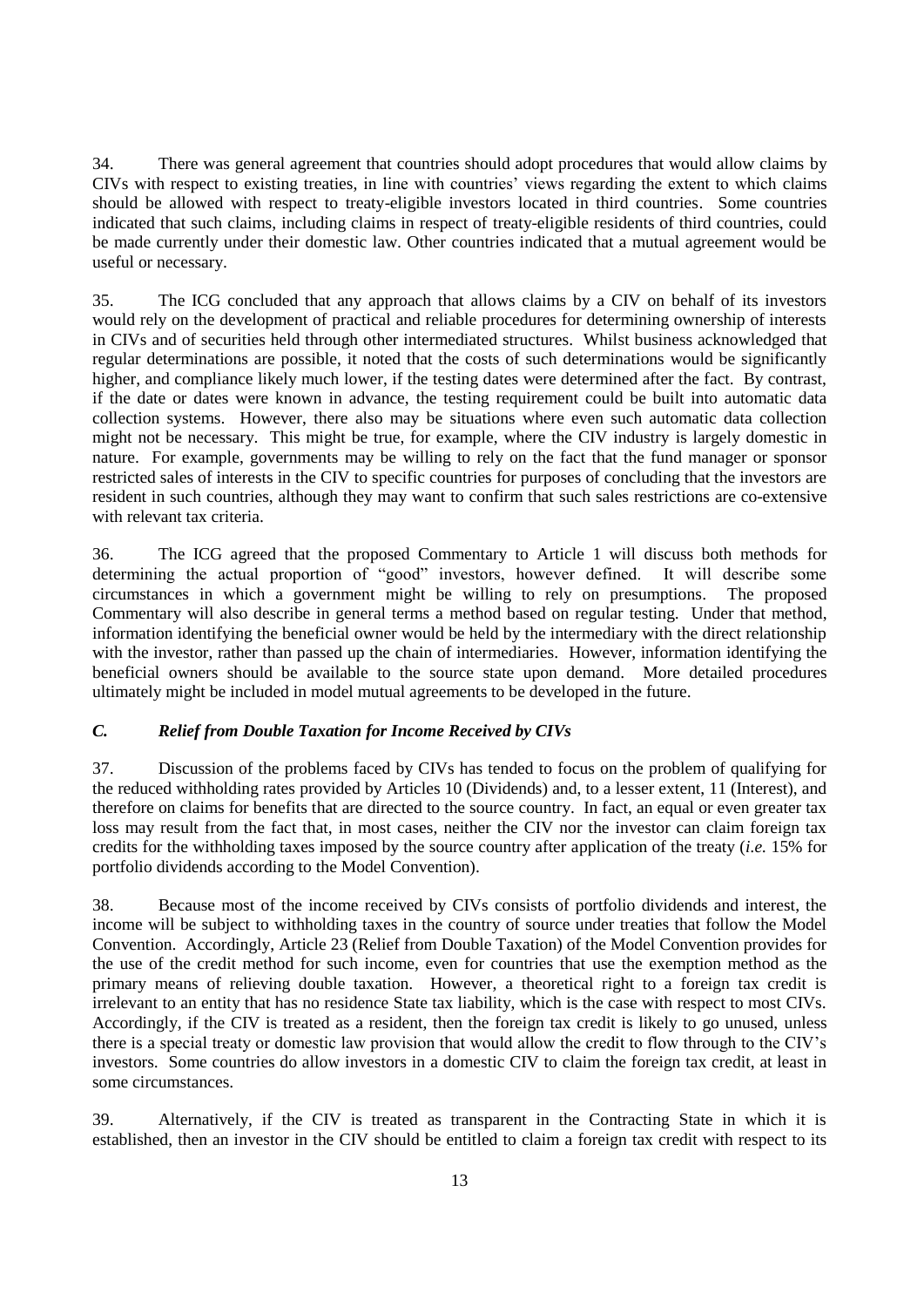proportionate share of the foreign withholding taxes paid on the income of the CIV. That should be relatively straightforward (*e.g.* under the domestic law of the CIV"s State if not under Article 23 itself) if the investor is a resident of the same Contracting State in which the CIV is established. However, it could become more difficult, and may require specific legislation, if that Contracting State does not view the CIV as transparent but achieves integration in some other way, such as exempting income or providing a deduction for dividends paid.

40. Of course, the situation may become even more difficult if the investor is located in a different State, and that third State does not view the CIV as transparent. In that case, that third State is unlikely to provide a foreign tax credit for withholding taxes imposed on income received by the CIV. Moreover, this problematic situation involves three different countries. In theory, the Contracting State in which the investor is resident should not apply its treaty (if any) with the Contracting State in which the income arises, because the first-mentioned Contracting State sees the CIV in a third State as the beneficial owner of the income. The treaty between the State in which the CIV is established and the State in which the investor is a resident could solve the problem by requiring the State in which the investor is a resident to provide a foreign tax credit for any taxes withheld on payments to the CIV.

41. Such a provision could read as follows:

[ ]. Where a resident of a Contracting State owns an interest or interests in a collective investment vehicle established in the other Contracting State, and that collective investment vehicle derives items of income that are subject to tax in a third State, the first-mentioned Contracting State shall allow as a deduction from the tax on the income of the resident of that Contracting State an amount equal to the tax paid in the third State. Such deduction shall not, however, exceed that part of the tax, as computed before the deduction is given, which is attributable to the income derived by that resident from its ownership interest in the collective investment vehicle, as determined under the laws of the first-mentioned Contracting State.

42. Some countries may be reluctant to include such a provision in a bilateral treaty because it would constitute a two-party, and therefore incomplete, solution to a multilateral problem. As a result, a Contracting State potentially would be providing relief for taxes paid to a third State without regard to whether that third State would provide reciprocal benefits. Moreover, it potentially could require the Contracting State in which the investor is a resident to provide a greater foreign tax credit than would have been granted if the investor had invested directly. (This situation could arise if the State in which the investor is resident had negotiated with the source State a lower withholding rate on the type of income than did the State in which the CIV is established.) Finally, it was noted that the proposed provision raises fundamental questions regarding when economic double taxation arises.

43. To date, investors have not expressed an interest in making such claims with respect to CIVs located in third countries and have not demanded the information that would be necessary to make such claims. However, it may be that other changes proposed by the ICG could, if implemented, increase investors' interest in making such claims. Accordingly, the ICG agreed that it would be premature either to drop the issue entirely or to make a recommendation with respect to the issue.

# **V. Possible Provisions Dealing with the Specific Problems Presented by CIVs**

44. The ICG considered whether the Model Convention or its Commentaries should be modified to include a provision dealing specifically with CIVs. In doing so, it considered the following issues, and how they had been resolved in a number of provisions included in recent bilateral tax treaties: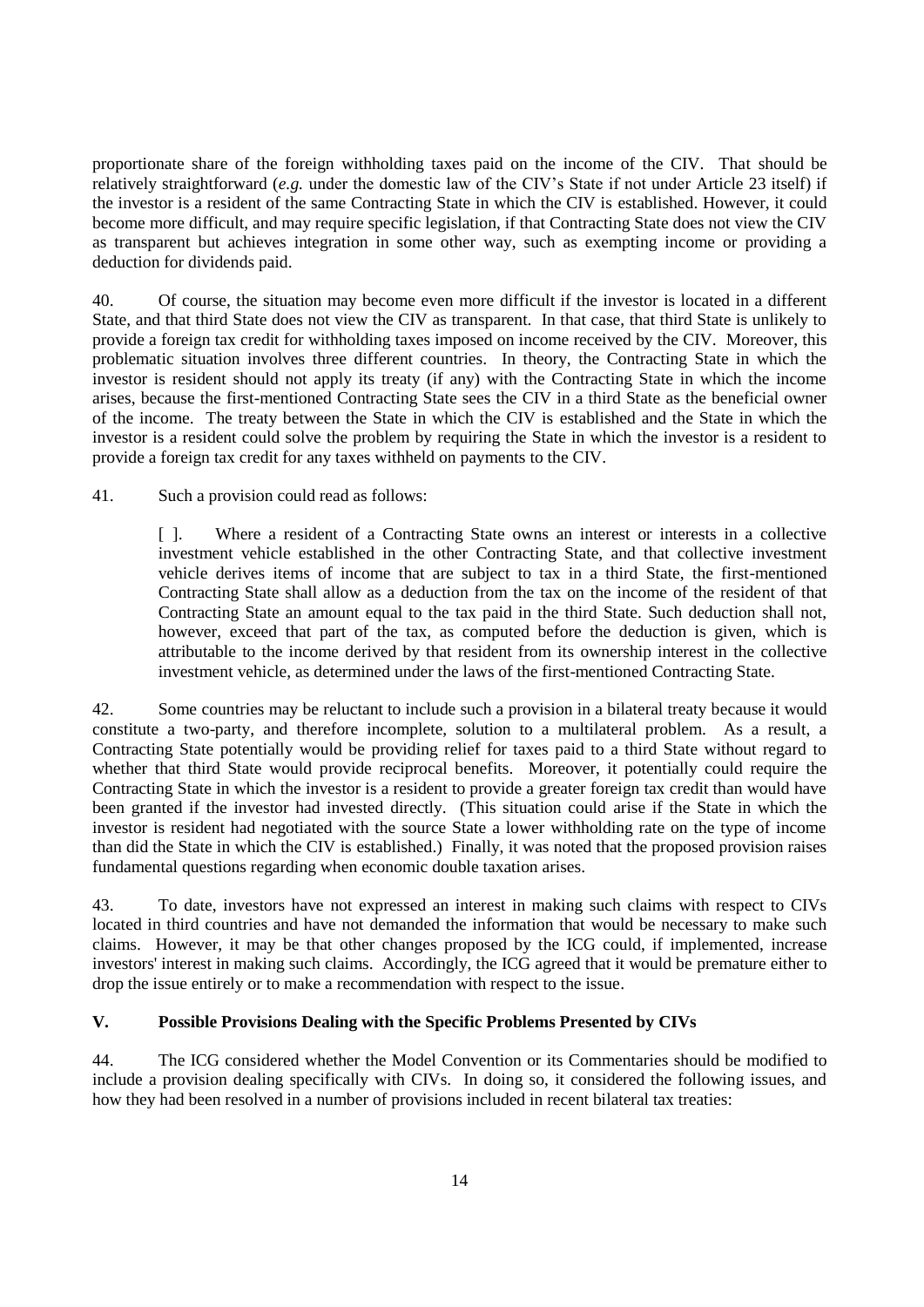- 1. in what circumstances is it appropriate to provide benefits to a CIV on its own behalf, without regard to the residence of its investors;
- 2. in what circumstances would it be appropriate to provide benefits with respect to all of the income of a fund on the basis of a certain high threshold of ownership by "good" investors;
- 3. should benefits be proportional to the percentage of "good" investors;
- 4. should third country residents entitled to equivalent benefits qualify as "good" investors;
- 5. how to prevent claims by the fund and investors in respect of the same tax;
- 6. if benefits are based on ownership, as under (2) and (3), what means can be used to verify such ownership, and what is the relevant point of time for ascertaining this, or should it be averaged across a period?

45. After considering these issues, the ICG agreed on a proposed provision, for inclusion as an option in the Commentary on Article 1 of the Model Convention, that would allow a CIV to claim benefits to the extent that its investors would have been entitled to equivalent benefits if they had owned the underlying assets directly. The ICG also agreed that the draft should provide an option under which a CIV would be entitled to benefits with respect to all of its income if "good" investors exceed a specific ownership threshold, although the threshold would not be specified in the proposed provision.

46. The ICG believed that, in most cases, it would be simpler to treat the CIV as a resident and the beneficial owner of the income it receives. This approach would provide for only one withholding rate on dividends. However, the ICG also recognised that there may be cases where countries would want to adopt a look-through approach. This might be the case, for example, where pension funds are substantial investors in the CIV, since they might be entitled by treaty to a full exemption from source country tax on certain types of investment income. It was agreed that this possibility should be addressed in the Commentary to the draft provision.

47. The ICG also discussed the treatment of third country residents. It was argued that all residents of OECD countries should be treated as "good" owners for purposes of claiming treaty benefits on source country income at rates most commonly used by the source country in its treaties with other OECD countries. This approach would allow investors, particularly those from small countries, a greater choice of investment vehicles. Adopting such an approach would substantially simplify compliance procedures, and could be viewed as justified, given the extent of bilateral treaty coverage and the fact that rates in those treaties are nearly always 10-15% on portfolio dividends. On the other side, the view was expressed that expanding the definition of "good" investors beyond residents of the two Contracting States would change the bilateral nature of tax treaties. Some doubt was expressed about the proposal to give benefits to all investors resident in an OECD country. However, several government delegates expressed the view that investors who are residents of third countries with which the source country has a relevant treaty (which includes an exchange of information provision) should also be counted. Because there is no agreement in the ICG on which investors should be counted for these purposes, the ICG agreed that the proposed Commentary should provide both an option including treaty-eligible third country investors and one limited to residents of the same country in which the CIV is established.

48. The ICG agreed to provide an option under which a CIV would be allowed to make claims in proportion to its "good" ownership and, once the CIV has passed some threshold of "good" ownership, should be entitled to benefits with respect to 100% of the income it receives. This dual approach was justified on the basis that a pure "cliff" effectively would deny benefits to investors who otherwise would be entitled to treaty benefits. On the other hand, the "cliff" effect applies equally above the threshold, in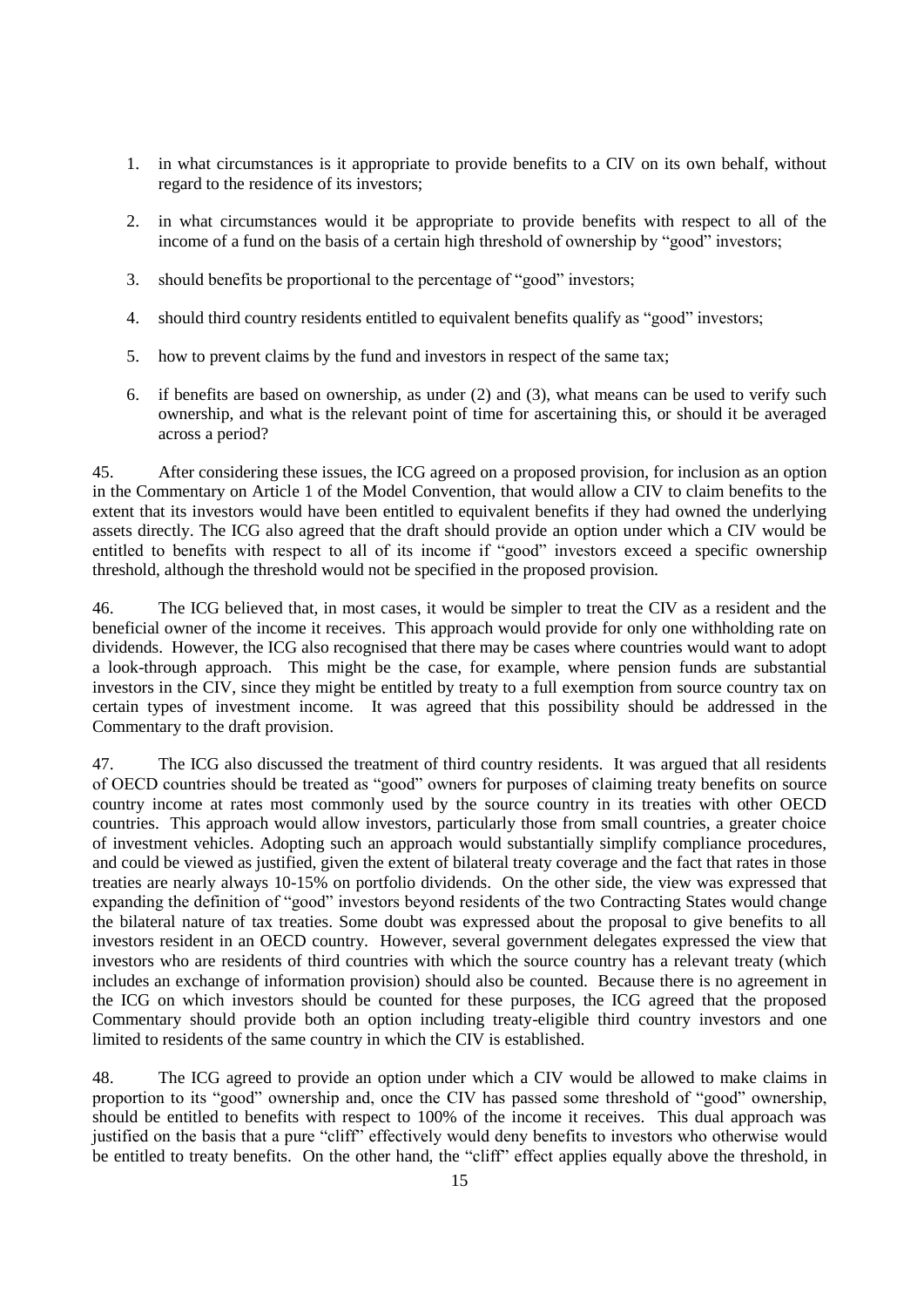that some investors who might not have been entitled to benefits nevertheless would benefit. This might argue for the adoption of a high threshold. A higher threshold might also be justified if a larger class of investors, such as treaty-eligible third country investors, were treated as "good" owners. The ICG did not reach a consensus on a threshold, leaving the issue to bilateral negotiations.

49. The ICG also agreed to leave the definition of the CIVs covered by the provision to bilateral negotiations, although the Commentary will discuss some of the relevant considerations, including the risk of treaty shopping.

# **VI. Draft Commentary Changes to Reflect Recommendations of the ICG**

50. The ICG recommends the following proposed addition to the Commentary on Article 1 to address the issues discussed in this Report:

#### *Cross-Border Issues Relating to Collective Investment Vehicles*

6.8 Most countries have dealt with the domestic tax issues arising from groups of small investors who pool their funds in collective investment vehicles (CIVs). In general, the goal of such systems is to provide for neutrality between direct investments and investments through a CIV. Whilst those systems generally succeed when the investors, the CIV, and the investment are all located in the same country, complications frequently arise when one or more of those parties or the investments are located in different countries. These complications are discussed in the Report by the Committee on Fiscal Affairs entitled "Report on the Granting of Treaty Benefits with Respect to the Income of Collective Investment Vehicles," the main conclusions of which have been incorporated below. For purposes of the Report and for this discussion, the term "CIV" is limited to funds that are widely-held, hold a diversified portfolio of securities and are subject to investor-protection regulation in the country in which they are established.

#### *Application of the Model Convention to CIVs*

6.9 The primary question that arises in the cross-border context is whether a CIV should qualify for the benefits of the Convention in its own right. In order to do so under treaties that, like the OECD Model, do not include a specific provision dealing with CIVs, a CIV would have to qualify as a "person" that is a "resident" of a Contracting State and, as regards the application of Articles 10 and 11, that is the "beneficial owner" of the income that it receives.

6.10 The determination of whether a CIV should be treated as a "person" begins with the legal form of the CIV, which differs substantially from country to country and between the various types of vehicles. In many countries, most CIVs take the form of a company. In others, the CIV typically would be a trust. In still others, many CIVs are simple contractual arrangements. In most cases, however, the CIV would be treated as a "person" for purposes of the tax law of the State in which it is established. Where that is the case, the CIV should be treated as a person for purposes of applying the Convention.

6.11 Whether a CIV is a "resident" of a Contracting State depends not on its legal form (as long as it qualifies as a person) but on its tax treatment in the State in which it is established. Although a consistent goal of domestic CIV regimes is to ensure that there is only one level of tax, at either the CIV or the investor level, there are a number of different ways in which States achieve that goal. In some States, CIVs are treated as fiscally transparent (or as "flowthroughs"). Such a CIV should not be treated as a resident of the Contracting State in which it is established. By contrast, in other States, a CIV is in principle subject to tax but its income may be fully exempt, for instance, if the CIV fulfils certain criteria with regard to its purpose,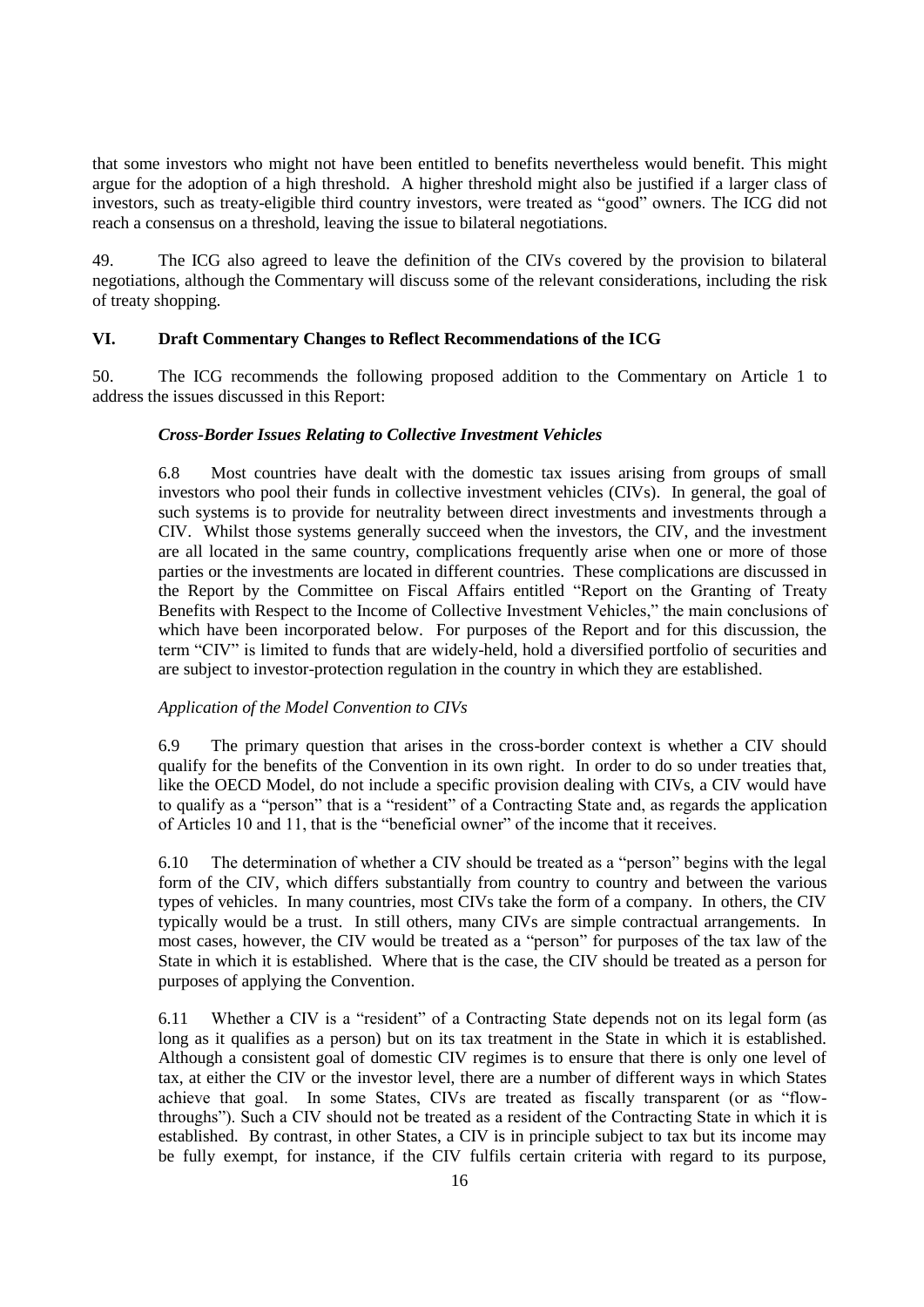activities or operation, which may include requirements as to minimum distributions, its sources of income and sometimes its sectors of operation. More frequently, CIVs are subject to tax but the base for taxation is reduced, in a variety of different ways, by reference to distributions paid to investors. Deductions for distributions will usually mean that no tax is in fact paid. Other States tax CIVs but at a special low tax rate. Finally, some States tax CIVs fully but with integration at the investor level to avoid double taxation of the income of the CIV. In all these other cases, the CIV should be treated as a resident of the State in which it is established because the CIV is subject to comprehensive taxation in that State Even in the case where the income of the CIV is taxed at a zero rate, or is exempt from tax, the requirements to be treated as a resident may be met if the requirements to qualify for such lower rate or exemption are sufficiently stringent.

6.12 In general, a widely-held CIV that meets both the "person" and "resident" requirements should also be treated as the beneficial owner of the dividends and interest that it receives, so long as the managers of the CIV have discretionary powers to manage the assets on behalf of the holders of interests in the CIV. Such treatment is appropriate because the functions performed by the CIV and its managers are substantially different from those of a nominee, agent or custodian.

#### *Policy Issues raised by Current Treatment of Collective Investment Vehicles*

6.13 Because these principles are necessarily general, their application to a particular type of CIV might not be clear to the CIV, investors and intermediaries. Any uncertainty regarding treaty eligibility is especially problematic for a CIV, which must take into account amounts expected to be received, including any withholding tax benefits provided by treaty, when it calculates its net asset value ("NAV"). The NAV, which typically is calculated daily, is the basis for the prices used for subscriptions and redemptions. If the CIV"s assumptions about the amount and timing of such withholding tax benefits are incorrect, then investors that have purchased, sold or redeemed their interests in the CIV in the interim will have done so at the wrong NAV.

6.14 In order to provide more certainty under existing treaties, tax authorities may want to reach a mutual agreement clarifying the treatment of some types of CIVs in their respective States. With respect to some types of CIVs, such a mutual agreement might simply confirm that the CIV satisfies the technical requirements discussed above and therefore is entitled to benefits in its own right. In other cases, the mutual agreement could provide a CIV an administratively feasible way to make claims with respect to treaty-eligible investors. See paragraphs 32 to 34 of the "Report on the Granting of Treaty Benefits to Income Earned by Collective Investment Vehicles" for a discussion of this issue. Of course, a mutual agreement could not cut back on benefits that otherwise would be available to the CIV under the terms of a treaty.

6.15 The same considerations would suggest that treaty negotiators address directly the treatment of CIVs when negotiating new treaties. Thus, even if it appears that CIVs in each of the Contracting States would be entitled to benefits, it may be appropriate to include a provision confirming that reciprocal treatment or otherwise to confirm that position publicly (for example, through an exchange of notes) in order to provide certainty. For example, such a provision could read:

> [ ] A collective investment vehicle which is established in a Contracting State and which receives income arising in the other Contracting State shall be treated for purposes of applying the Convention to such income as an individual resident of the Contracting State in which it is established and as the beneficial owner of the income it receives. For purposes of this paragraph, the term "collective investment vehicle"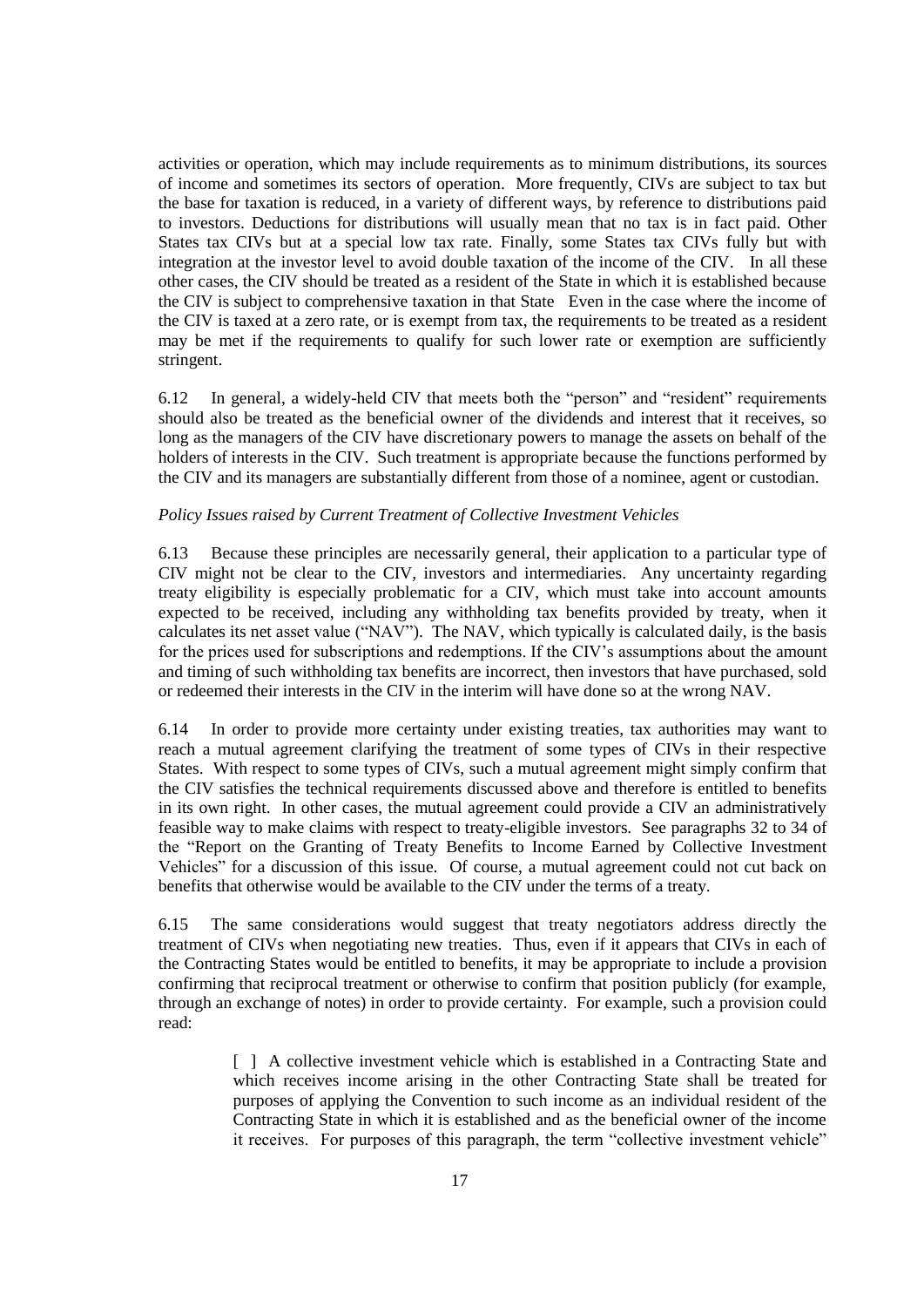means, in the case of [the first Contracting State], a [ ] and, in the case of [the other Contracting Statel, a [ ], as well as any other investment fund, arrangement or entity established in either Contracting State which the competent authorities of the Contracting States agree to regard as a collective investment vehicle for purposes of this paragraph.

6.16 However, in negotiating new treaties or amendments to existing treaties, the Contracting States would not be restricted to clarifying the results of the application of other treaty provisions to CIVs, but could vary those results to the extent necessary to achieve policy objectives. For example, in the context of a particular bilateral treaty, the technical analysis may result in CIVs located in one of the Contracting States qualifying for benefits, whilst CIVs in the other Contracting State may not. This may make the treaty appear unbalanced, although whether it is so in fact will depend on the specific circumstances. If it is, then the Contracting States should attempt to reach an equitable solution. If the practical result in each of the Contracting States is that most CIVs do not in fact pay tax, then the Contracting States should attempt to overcome differences in legal form that might otherwise cause those in one State to qualify for benefits and those in the other to be denied benefits. On the other hand, the differences in legal form and tax treatment in the two Contracting States may mean that it is appropriate to treat CIVs in the two States differently. In comparing the taxation of CIVs in the two States, taxation in the source State and at the investor level should be considered, not just the taxation of the CIV itself. The goal is to replicate in the international context the effect of domestic provisions addressing the treatment of CIVs – equivalent treatment between a direct investment and an investment through a CIV.

6.17 A Contracting State may also want to consider whether existing treaty provisions are sufficient to prevent CIVs from being used in a potentially abusive manner. It is possible that a CIV could satisfy all of the requirements to claim treaty benefits in its own right, even though its income is not subject to much, if any, tax in practice. In that case, the CIV could present the opportunity for residents of third countries to receive treaty benefits that would not have been available had they invested directly. Accordingly, it may be appropriate to restrict benefits that might otherwise be available to such a CIV, either through generally applicable anti-abuse or anti-treaty-shopping rules (as discussed under "Improper use of the Convention" below) or through a specific provision dealing with CIVs. In deciding whether such a provision is necessary, Contracting States will want to consider the economic characteristics, including the potential for treaty shopping, presented by the various types of CIVs that are prevalent in each of the Contracting States. For example, a CIV that is not subject to any taxation in the State in which it is established may present more of a danger of treaty-shopping than one in which the CIV itself is subject to an entity-level tax or where distributions to non-resident investors are subject to withholding tax. A source State may also be concerned about the potential deferral of taxation that could arise with respect to a CIV that is subject to no or low taxation and that accumulates a substantial portion of its income for long periods rather than distributing it immediately. However, even if the investor is not immediately taxed on the income received by the CIV, he will be taxed eventually, either on the distribution, or on any capital gains if he sells his interest in the CIV before the CIV distributes the income.

6.18 Where the Contracting States have agreed that a specific provision dealing with CIVs is necessary to address the concerns described in paragraphs 6.16 and 6.17, they could include in the bilateral treaty the following provision: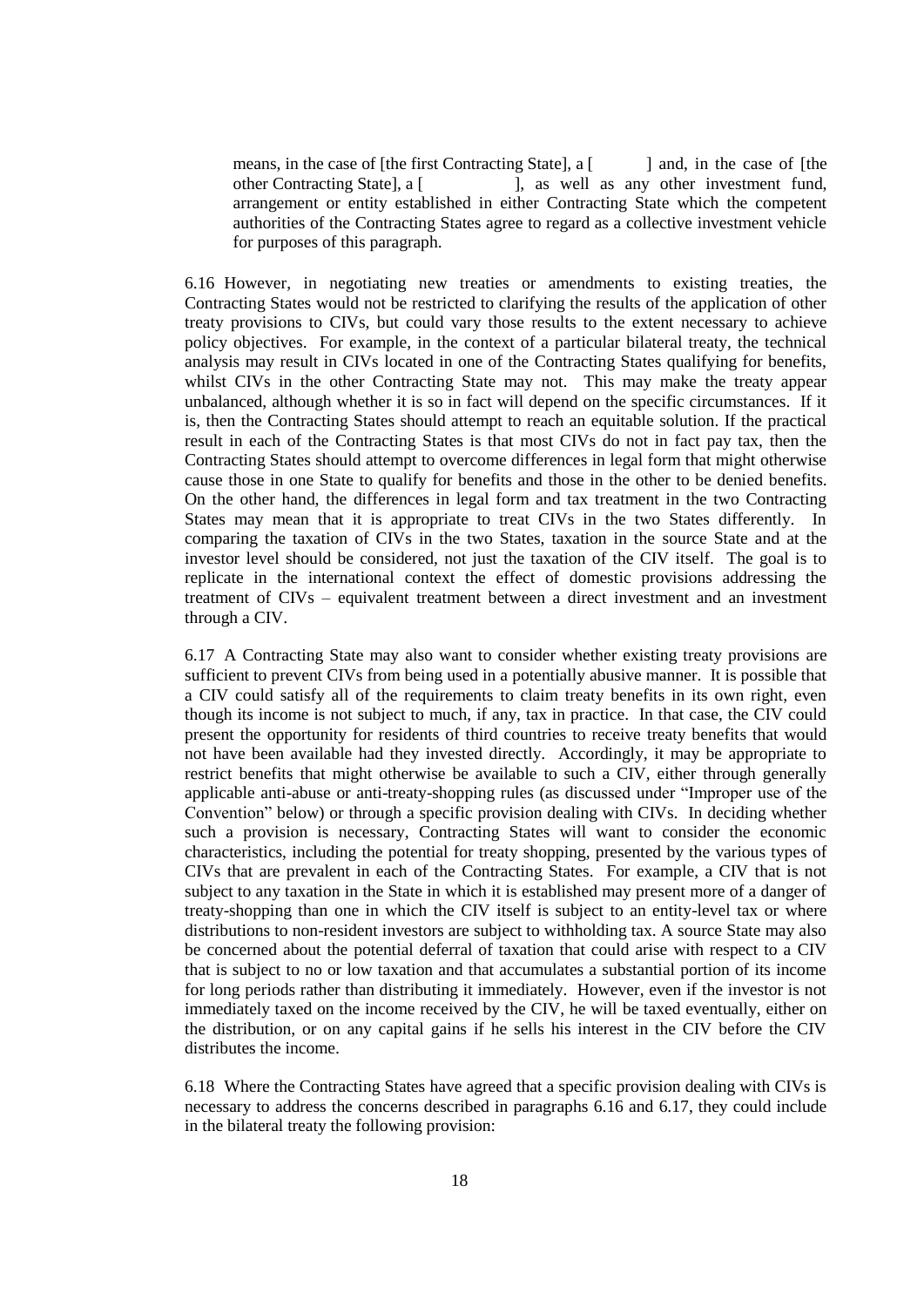- [  $\parallel$  a) Notwithstanding the other provisions of this Convention, a collective investment vehicle which is established in a Contracting State and which receives income arising in the other Contracting State shall be treated for purposes of applying the Convention to such income as an individual resident of the Contracting State in which it is established and as the beneficial owner of the income it receives, but only to the extent that equivalent beneficiaries are the owners of the beneficial interests in the collective investment vehicle.
	- b) For purposes of this paragraph:
		- (i) the term "collective investment vehicle" means, in the case of [the first Contracting State, a [ ] and, in the case of [the other Contracting State, a [ ], as well as any other investment fund, arrangement or entity established in either Contracting State which the competent authorities of the Contracting States agree to regard as a collective investment vehicle for purposes of this paragraph; and
		- (ii) the term "equivalent beneficiary" means a resident of the Contracting State in which the CIV is established, and a resident of any other State with which the Contracting State in which the income arises has an income tax convention that provides for effective and comprehensive information exchange who would, if he received the particular item of income for which benefits are being claimed under this Convention, be entitled under that convention, or under the domestic law of the Contracting State in which the income arises, to a rate of tax with respect to that item of income that is at least as low as the rate claimed under this Convention by the CIV with respect to that item of income.

6.19 It is intended that the Contracting States would provide in clause (b)(i) specific crossreferences to relevant tax or securities law provisions relating to CIVs. In deciding which treatment should apply with respect to particular CIVs, Contracting States should take into account the policy considerations discussed above. Negotiators may agree that economic differences in the treatment of CIVs in the two Contracting States, or even within the same Contracting State, justify differential treatment in the tax treaty. In that case, some combination of the provisions in this section might be included in the treaty.

6.20 The effect of allowing benefits to the CIV to the extent that it is owned by "equivalent beneficiaries" as defined in clause (b)(ii) is to ensure that investors who would have been entitled to benefits with respect to income derived from the source State had they received the income directly are not put in a worse position by investing through a CIV located in a third country. The approach thus serves the goals of neutrality as between direct investments and investments through a CIV. It also decreases the risk of double taxation as between the source State and the State of residence of the investor, to the extent that there is a tax treaty between them. It is beneficial for investors, particularly those from small countries, who will consequently enjoy a greater choice of investment vehicles. It also increases economies of scale, which are a primary economic benefit of investing through CIVs. Finally, adopting this approach substantially simplifies compliance procedures. In many cases, nearly all of a CIV"s investors will be "equivalent beneficiaries", given the extent of bilateral treaty coverage and the fact that rates in those treaties are nearly always 10-15% on portfolio dividends.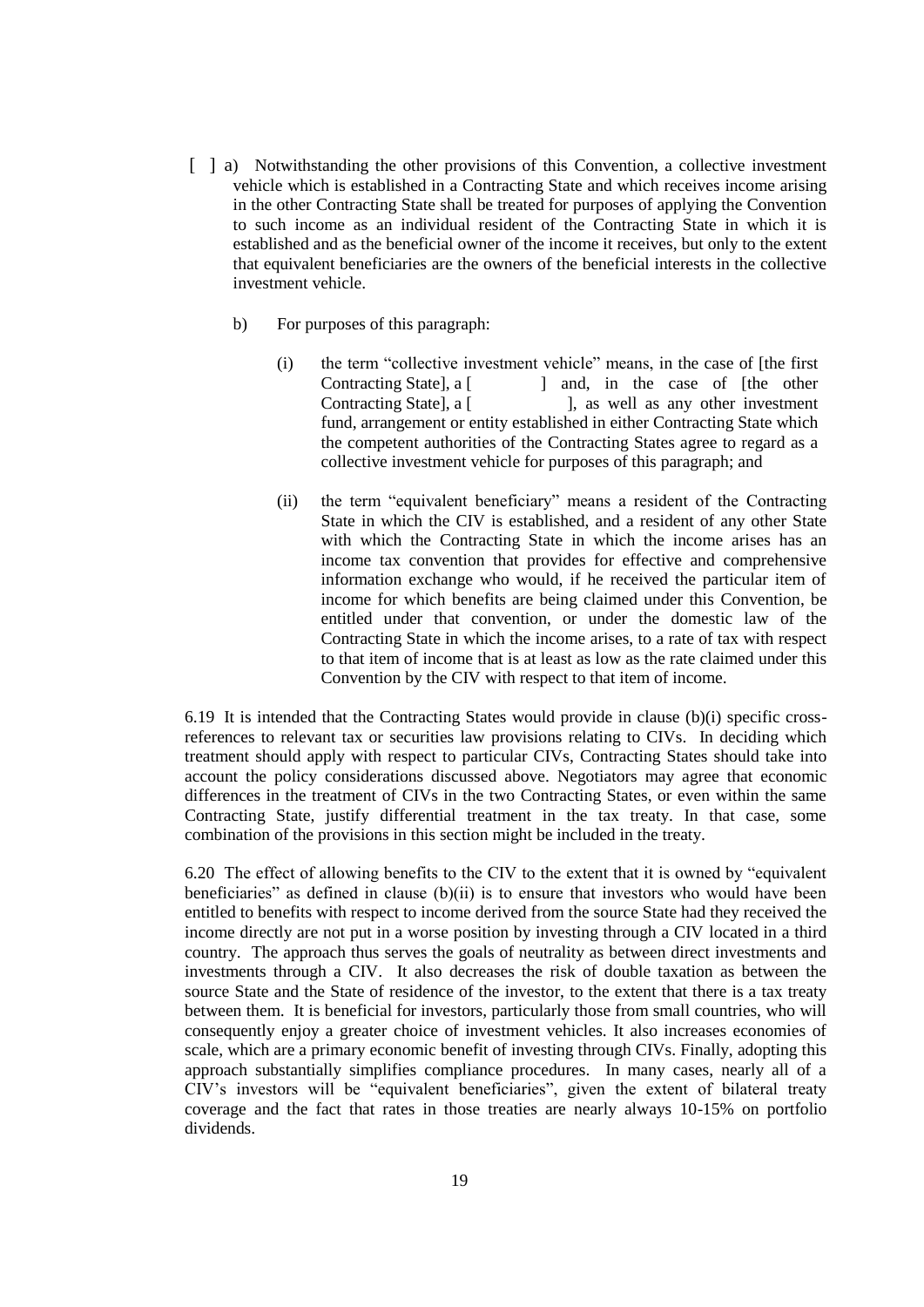6.21 At the same time, the provision prevents a CIV from being used by investors to achieve a better tax treaty position than they would have achieved by investing directly. This is achieved through the rate comparison in the definition of "equivalent beneficiary". Accordingly, the appropriate comparison is between the rate claimed by the CIV and the rate that the investor could have claimed had it received the income directly. For example, assume that a CIV established in Country B receives dividends from a company resident in Country A. Sixty-five percent of the investors in the CIV are individual residents of Country B; ten percent are pension funds established in Country C and 25 percent are individual residents of Country C. Under the A-B tax treaty, portfolio dividends are subject to a maximum tax rate at source of 10%. Under the A-C tax treaty, pension funds are exempt from taxation in the source country and other portfolio dividends are subject to tax at a maximum tax rate of 15%. Both the A-B and A-C treaties include effective and comprehensive information exchange provisions. On these facts, 75% of the investors in the  $CIV -$  the individual residents of Country B and the pension funds established in Country C – are equivalent beneficiaries.

6.22 Some States believe that taking treaty-eligible third country investors into account would change the bilateral nature of tax treaties. These States may prefer to allow treaty benefits to a CIV only to the extent that the investors in the CIV are residents of the Contracting State in which the CIV is established. In that case, the provision would be drafted as follows:

- [ ] a) Notwithstanding the other provisions of this Convention, a collective investment vehicle which is established in a Contracting State and which receives income arising in the other Contracting State shall be treated for purposes of applying the Convention to such income as an individual resident of the Contracting State in which it is established and as the beneficial owner of the income it receives, but only to the extent that residents of the Contracting State in which the collective investment vehicle is established are the owners of the beneficial interests in the collective investment vehicle.
	- b) For purposes of this paragraph, the term "collective investment vehicle" means, in the case of [the first Contracting State], a [ ] and, in the case of [the other Contracting State, a [1,200] as well as any other investment fund, arrangement or entity established in either Contracting State which the competent authorities of the Contracting States agree to regard as a collective investment vehicle for purposes of this paragraph.

6.23 Although the purely proportionate approach set out in paragraphs 6.18 and 6.22 protects against treaty shopping, it may also impose substantial administrative burdens as a CIV attempts to determine the treaty entitlement of every single investor. A Contracting State may decide that the fact that a substantial proportion of the CIV's investors are treaty-eligible is adequate protection against treaty shopping, and thus that it is appropriate to provide an ownership threshold above which benefits would be provided with respect to all income received by the CIV. Including such a threshold would also mitigate some of the procedural burdens that otherwise might arise. If desired, therefore, the following sentence could be added at the end of subparagraph (a):

However, if at least  $\begin{bmatrix} \cdot & \cdot & \cdot \\ \cdot & \cdot & \cdot \\ \cdot & \cdot & \cdot \end{bmatrix}$  percent of the owners of the beneficial interests in the collective investment vehicle are [equivalent beneficiaries][residents of the Contracting State in which the collective investment vehicle is established], the collective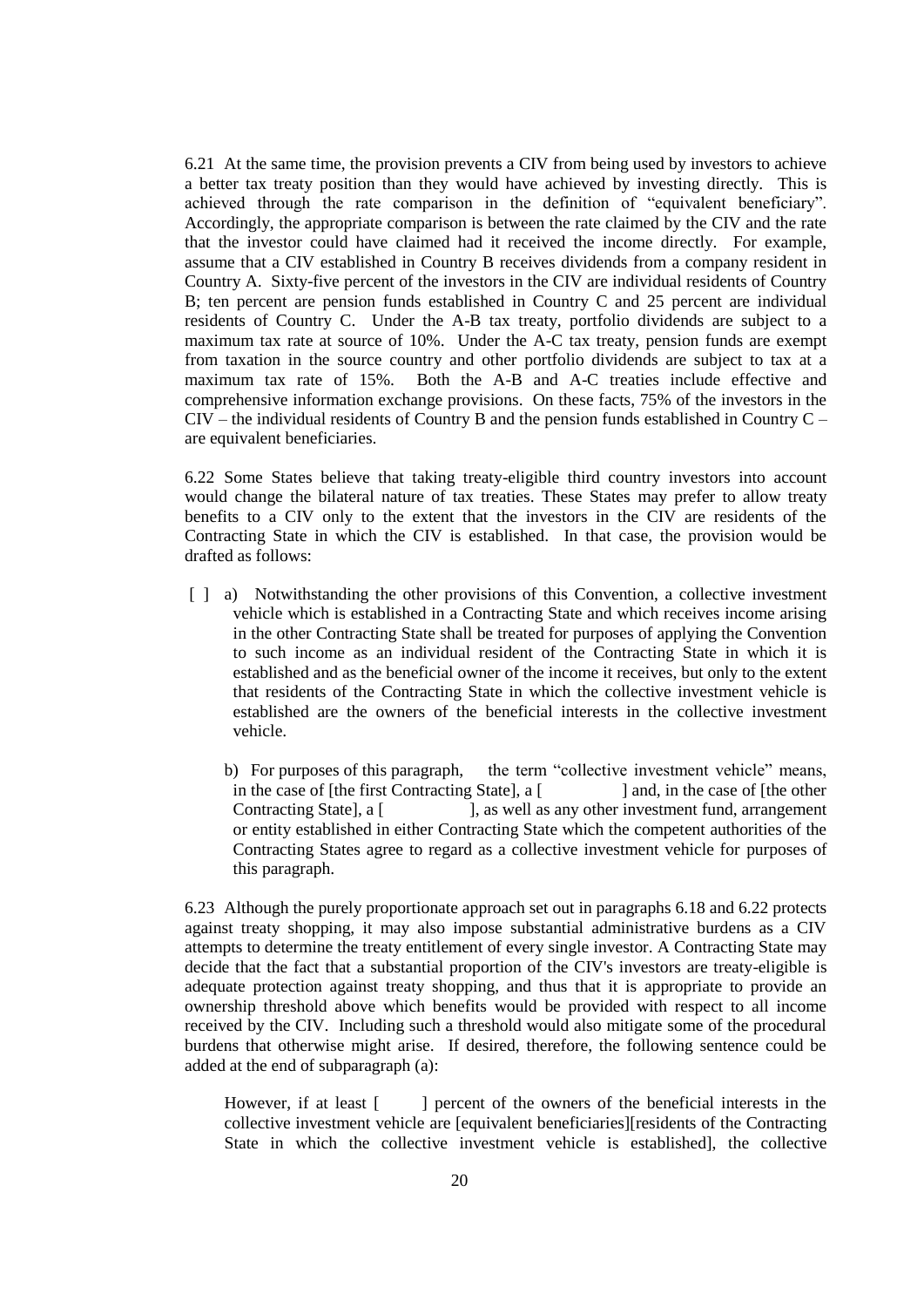investment vehicle shall be treated as an individual resident of the Contracting State in which it is established and as the beneficial owner of all of the income it receives.

6.24 Each of the provisions in paragraphs 6.15, 6.18 and 6.22 treats the CIV as the resident and the beneficial owner of the income it receives, which has the simplicity of providing for one rate of withholding with respect to each type of income. There may be circumstances in which it is appropriate to treat the CIV as making claims on behalf of the investors. This might be true, for example, if a large percentage of the owners of interests in the CIV are pension funds that are exempt from tax in the source country under the terms of the relevant treaty. In those cases, the Contracting States might agree to a provision along the following lines, rather than one of the provisions in paragraphs 6.15, 6.18 and 6.22, in order to ensure that the lower rates applicable to the investors would apply instead of the general portfolio withholding rate:

[ ] a) A collective investment vehicle which is established in a Contracting State and which receives income arising in the other Contracting State may itself, in lieu of and instead of, the owners of the beneficial interests in the collective investment vehicle, claim the tax reductions, exemptions or other benefits that would have been available under this Convention to such owners had they received such income directly.

b) A collective investment vehicle may not make a claim under subparagraph a) for benefits on behalf of any owner of the beneficial interests in such collective investment vehicle if the owner has itself made an individual claim for benefits with respect to income received by the collective investment vehicle.

c) For purposes of this paragraph, the term "collective investment vehicle" means, in the case of [the first Contracting State], a [ ] and, in the case of [the other Contracting State, a [ ], as well as any other investment fund, arrangement or entity established in either Contracting State which the competent authorities of the Contracting States agree to regard as a collective investment vehicle for purposes of this paragraph.

This provision would, however, limit the CIV to making claims on behalf of residents of the same Contracting State in which the CIV is established. If, for the reasons described in paragraph 6.20, the Contracting States deemed it desirable to allow the CIV to make claims on behalf of treaty-eligible residents of third States, that could be accomplished by replacing the words "this Convention" with "any Convention to which the other Contracting State is a party" in subparagraph (a).

6.25 Under either the approach in paragraphs 6.18 and 6.22 or in paragraph 6.24, it will be necessary for the CIV to make a determination regarding the proportion of holders of interests who would have been entitled to benefits had they invested directly. Because ownership of interests in CIVs changes regularly, and such interests frequently are held through intermediaries, the CIV and its managers often do not themselves know the names and treaty status of the beneficial owners of interests. It would be impractical for the CIV to collect such information from the relevant intermediaries on a daily basis. Accordingly, Contracting States should be willing to accept practical and reliable approaches that do not require such daily tracing.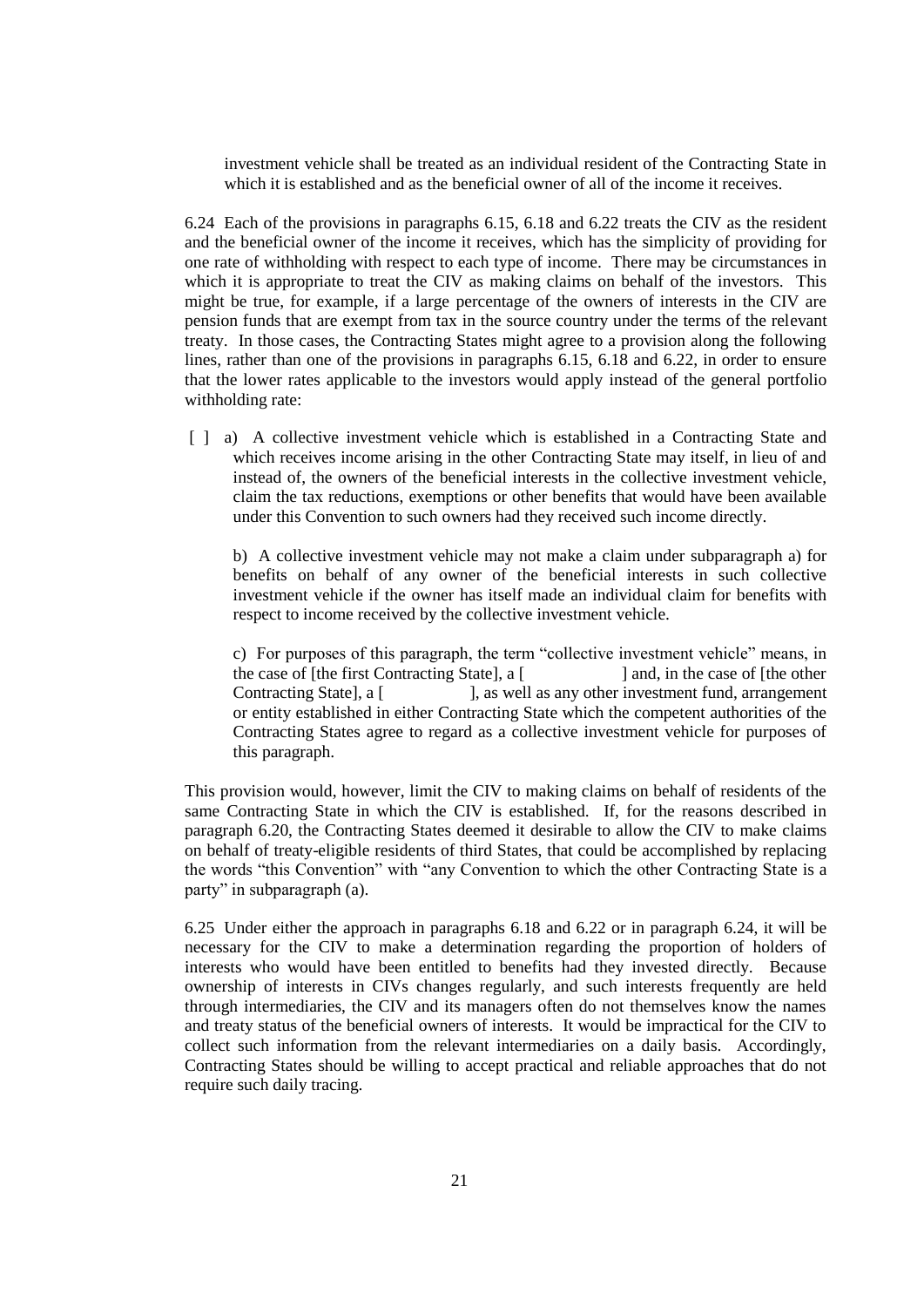6.26 For example, in many countries the CIV industry is largely domestic, with an overwhelming percentage of investors resident in the country in which the CIV is established. In some cases, tax rules discourage foreign investment by imposing a withholding tax on distributions, or securities laws may severely restrict offerings to non-residents. Governments should consider whether these or other circumstances provide adequate protection against investment by non-treaty-eligible residents of third countries. It may be appropriate, for example, to assume that a CIV is owned by residents of the State in which it is established if the CIV has limited distribution of its shares or units to the State in which the CIV is established or to other States that provide for similar benefits in their treaties with the source State.

6.27 In other cases, interests in the CIV are offered to investors in many countries. Although the identity of individual investors will change daily, the proportion of investors in the CIV that are treaty-entitled is likely to change relatively slowly. Accordingly, it would be a reasonable approach to require the CIV to collect from other intermediaries information regarding the proportion of investors that are treaty-entitled on a regular basis, perhaps at the end of each calendar quarter. The CIV could then make a claim on the basis of an average of those amounts over an agreed-upon time period. In adopting such procedures, care would have to be taken in choosing the measurement dates to ensure that the CIV would have enough time to update the self-declaration and ensure the correct withholding at the beginning of each relevant period.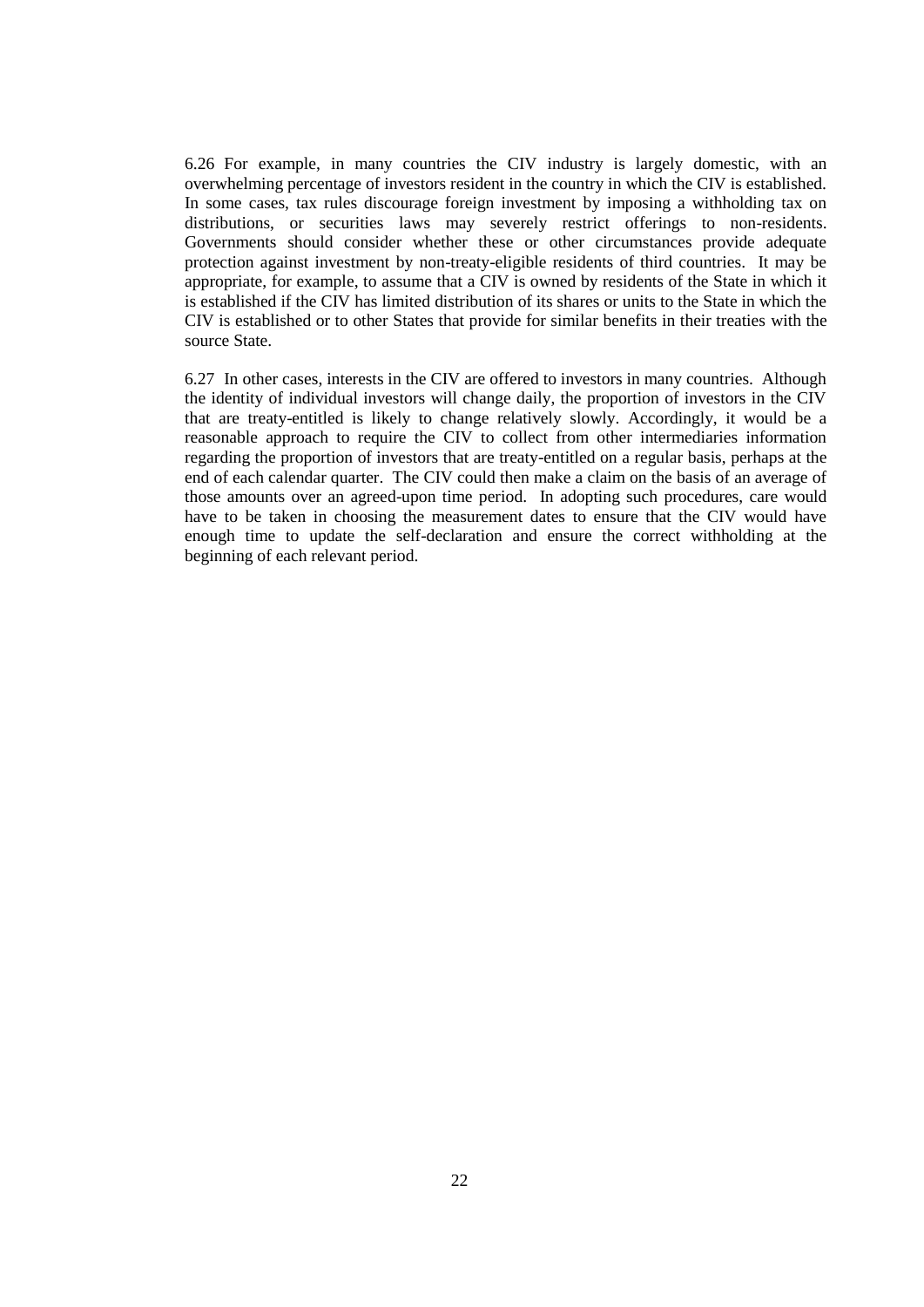# **Annex 1:**

# **Background Regarding the Meaning of "Beneficial Owner" in Tax Treaties**

1. As noted in paragraphs 28 to 31, the ICG did not consider some of the more general questions regarding the meaning of the term "beneficial owner", but limited itself to the question of whether a CIV that meets the requirements that it be a "person" and a "resident" should be treated as the beneficial owner of the income it receives. Almost all of the members of the ICG believe that a widely-held CIV should be treated as the beneficial owner of the income it receives so long as the managers of the CIV have discretionary powers to manage the assets on behalf of the holders of interests in the CIV. A few government representatives disagreed. The arguments made and considered by both groups are set out in this Annex.

2. For those members of the ICG who agree that a CIV that satisfies the first two requirements for treaty benefits should be treated as the beneficial owner of the income that it receives, the question turns on the functions that the CIV performs. A CIV and its managers perform significant functions that go beyond those performed by a nominee, agent or conduit. The managers of these CIVs do not have the "narrow powers" of a nominee, agent or conduit, but discretionary powers to manage the assets on behalf of the holders of interests in the CIV. In general, they exercise this authority within the parameters that they have set for themselves in the offering documents they use to gain subscribers to the CIV. Although they may have practical or legal obligations to distribute their income in order to qualify for preferential treatment, this obligation does not constrain their ability to vary investments.

3. This position is consistent with the view expressed by Klaus Vogel in the preface to Articles 10-12 of his book on double taxation conventions.<sup>1</sup> There he sets out the following test for determining beneficial ownership:

The "substance" of the right to receive certain yields has a **dual aspect**. The first is the right to decide whether or not a yield should be realized – i.e., whether the capital or other assets should be used or made available for use – the second is the right to dispose of the yield. Ownership is merely formal, if the owner is fettered in regard to **both** aspects in law or in fact. On the other hand, recourse to the treaty is justified  $-$  i.e., is not improper – if he who is entitled under private law is free to wield at least **one** of the powers referred to. **Hence, the "beneficial owner" is he who is free to decide (1) whether or not the capital or other assets should be used or made available for use by others or (2) on how the yields therefrom should be used or (3) both.** (*Emphasis in original.)*

Under this test, a conduit company therefore fails because it normally does not have the ability to vary either its investments or its obligations. However, a CIV arguably should be treated as the beneficial owner of its assets because it has the ability to vary those investments and thus satisfies the first of Vogel"s criteria. Some have questioned, however, how much discretion the investment manager actually has, because he is constrained by the representations made to investors in the offering documents for the CIV.

4. Vogel"s analysis also responds to one of the arguments made by those holding the view that a CIV cannot be the beneficial owner, which is that an entity should not be treated as a beneficial owner if it has an obligation to pay out all of its income. According to Vogel, that fact is a necessary, but not sufficient, condition to finding that a legal owner is not the beneficial owner. Accordingly, even if a CIV is required, as a legal or practical matter, to distribute all of its profits annually, it would still be treated as

l <sup>1</sup> Vogel, Klaus Vogel on Double Taxation Conventions,  $3<sup>rd</sup>$  edition (1997), Kluwer Law, p. 562.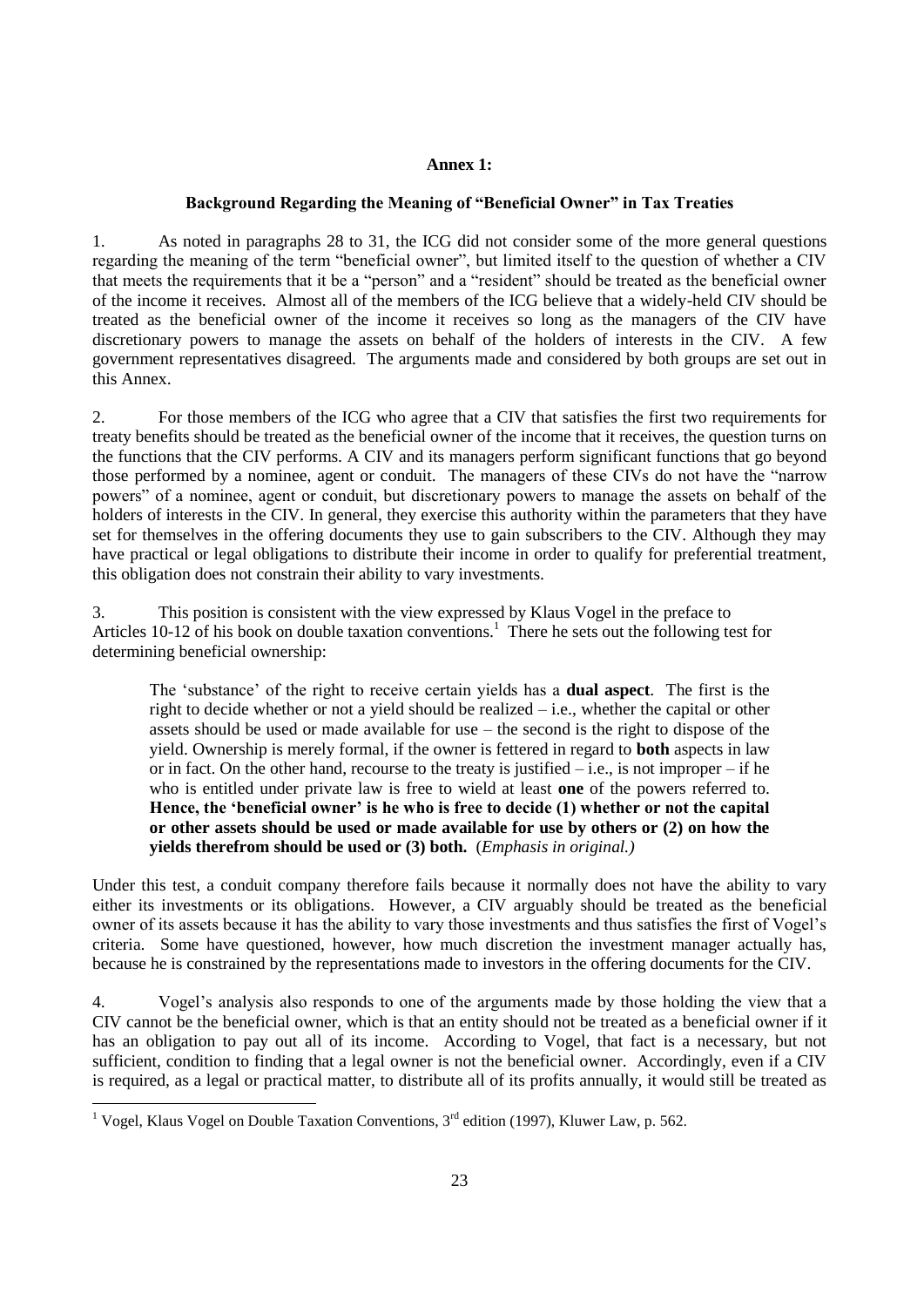the beneficial owner of the income it receives under Vogel"s test because it would satisfy the first requirement.

5. Those taking the view that a CIV should be treated as a beneficial owner also point out that the function of a CIV is to allow a small investor to achieve investment goals that it cannot achieve on its own. An investor betters his position by joining with other investors, and in doing so, has invested in something substantially greater than the sum of all of the underlying assets. The investor has no right to the underlying assets and, in most countries, the investor"s tax situation is substantially different than it would be if he owned the assets directly. So, for example, an investor who sells his investment in the CIV in most cases will recognize gain on the transaction, rather than being taxed on his proportionate share of the income received by the CIV to that time. Accordingly, income from a particular asset generally cannot be traced to a particular investor, even in those countries that purport to treat the CIV as a transparent entity.

6. Those taking the opposite view rely on several additional technical arguments. One is that the CIV always is acting on behalf of its investors. Others counter that, whilst this may be true, that is also true of other entities that are acknowledged as the beneficial owners of the income they receive, generally without question. The managers and directors of companies, for example, have a fiduciary duty to the shareholders of the company.

7. A second argument is that the investor in a CIV is the owner of the underlying assets because he can, at any time, require the CIV to redeem his interests. However, the right to receive an amount equal to the value of underlying assets is not the same as receiving the assets as either a commercial or tax matter. Any shareholder in a publicly-traded company can receive the then-value of his shares by selling his shares on the market. Selling on the market is also the way that an investor in an exchange-traded CIV realizes the value of his investment. Therefore, this argument would suggest different tax treaty treatment of exchange-traded and open-ended funds. Such differential treatment would appear problematic and unjustified. Moreover, in most countries, an investor who redeems his shares in a CIV is taxed on a capital gain, not on his share of the income earned by the CIV. Finally, as a commercial matter, in many cases redemptions do not result in any change to the underlying assets held by the CIV. If a CIV is in a growth position, purchases exceed redemptions, and thus the CIV will fund redemptions out of cash inflows rather than selling assets.

8. There are, in addition, several policy arguments that have been cited against treating any CIV as a beneficial owner. One is the general point that mere differences in legal form, without differences in economic treatment, should not be treated differently. An across-the-board determination that a CIV is never the beneficial owner of the income it receives thus serves to level the playing field between CIVs taking different legal forms. This argument assumes that there are no economic differences that result from differences in legal form, which is a question of fact.

9. Finally, some governments have expressed the view that a CIV should not be treated as the beneficial owner of the income it receives because doing so would create opportunities for treaty shopping. Because the CIV generally is not subject to substantial taxation in the country in which it is established, treaty shopping would be relatively costless. There are, however, cases where a CIV is subject to taxation on at least some of its income or where it is required to withhold tax on distributions to non-resident investors. In those cases, treaty shopping may not be a concern. This suggests that it may be more appropriate to address treaty shopping concerns in other, more flexible, ways.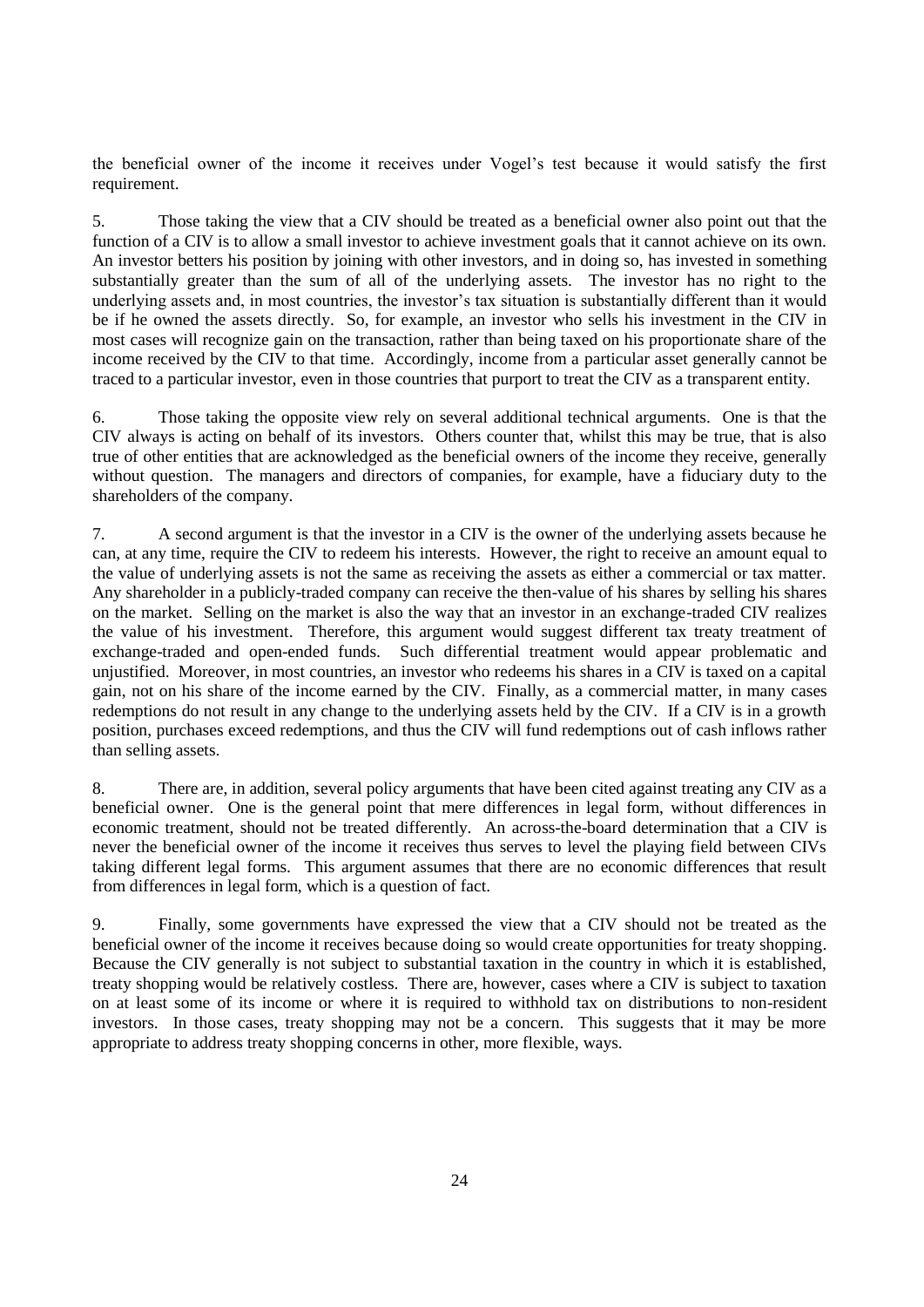# **Annex 2:**

# **Members of the Informal Consultative Group on the Taxation of Collective Investment Vehicles and Procedures for Tax Relief for Cross-Border Investors**

| Chairperson/Président(e) | 2008:<br>Mr. Douglas RANKIN<br>Senior Policy Advisor - Treaty Negotiations and Interpretation<br>HM Revenue and Customs<br><b>United Kingdom</b>                      |  |
|--------------------------|-----------------------------------------------------------------------------------------------------------------------------------------------------------------------|--|
|                          | 2006-2007:<br>M. Robert WALDBURGER<br>Chef de la Division des Affaires de Droit Fiscal<br>Administration fédérale des contributions (AFC)<br>Switzerland              |  |
| <b>Austria/Autriche</b>  | Ms. Judith HERDIN-WINTER<br>Deputy Head of Division<br>International Tax Law, Division IV/4<br>Federal Ministry of Finance                                            |  |
|                          | Mr. Helmut LOUKOTA<br>Consultant<br>International Tax Law, Division IV/4<br>Federal Ministry of Finance                                                               |  |
| Canada/Canada            | Mr. Wayne ADAMS<br>Director General, Income Tax Rulings<br>Legislative Policy Division<br>Canada Revenue Agency                                                       |  |
|                          | Ms. Stephanie SMITH<br>Senior Advisor - Tax Treaties<br>Canada Revenue Agency                                                                                         |  |
| <b>France/France</b>     | Mme Sandrine CHAPOT<br>Inspectrice Principale - Bureau E1<br>Service de la Législation Fiscale<br>Ministère du Budget, des comptes publics et de la fonction publique |  |
|                          | M. Blaise-Philippe CHAUMONT<br>Chef du Bureau<br>Ministère de l'Economie, des Finances et de l'Industrie                                                              |  |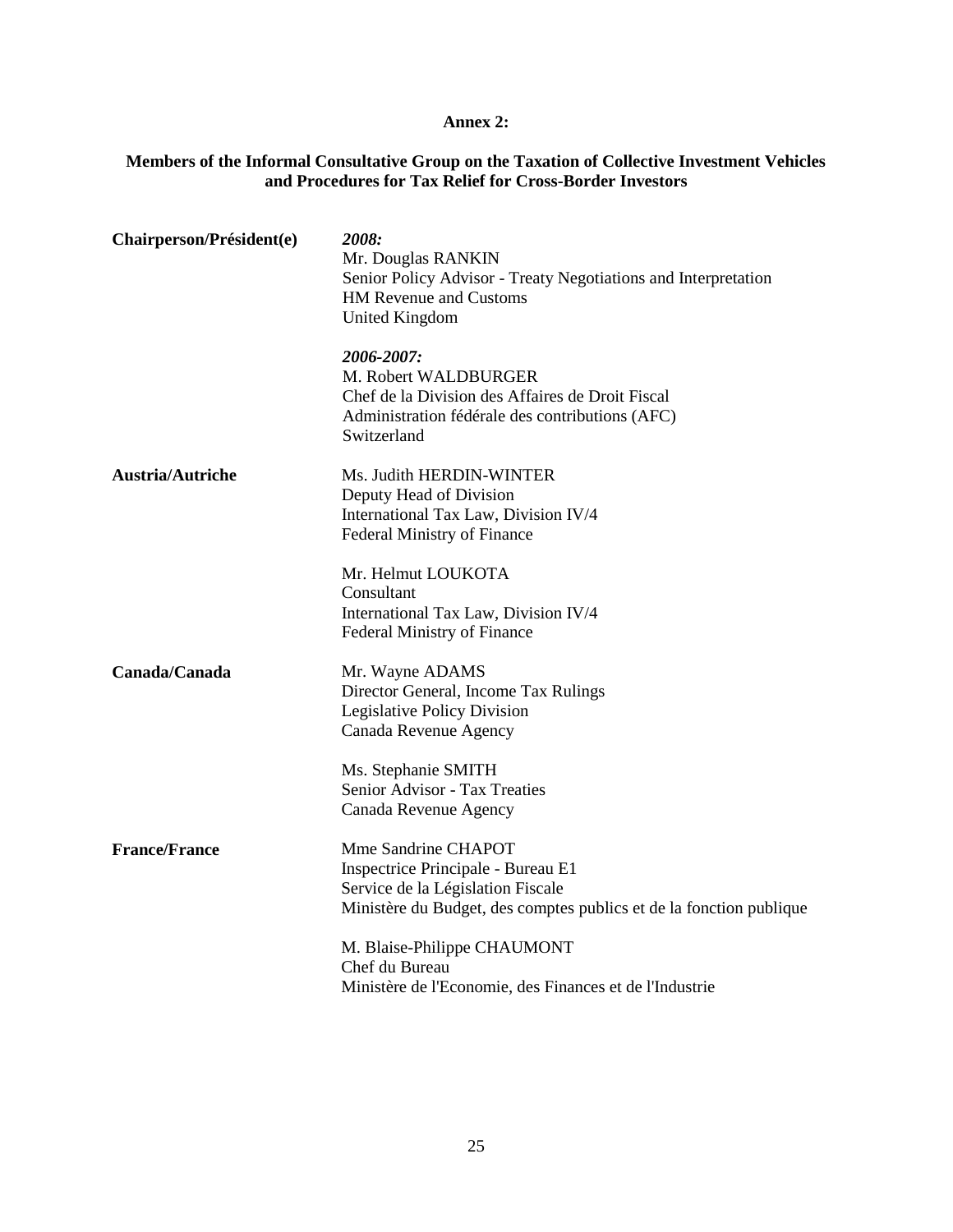|                          | M. Christian COMOLET-TIRMAN                                         |
|--------------------------|---------------------------------------------------------------------|
|                          | Sous Directeur des Affaires Internationales                         |
|                          | Direction de la législation fiscale                                 |
|                          | Ministère de l'économie, des finances et de l'industrie             |
|                          | M. Jean-François LATOUR                                             |
|                          | Rédacteur                                                           |
|                          | Ministère des Finances                                              |
| <b>Germany/Allemagne</b> | Mr. Christian BRODKORB                                              |
|                          | <b>Assistant Head of Section, Tax Treaty Policy Division (IVB5)</b> |
|                          | <b>International Tax Law</b>                                        |
|                          | Federal Ministry of Finance (BMF)                                   |
|                          | Mr. Frank BURMEISTER                                                |
|                          | <b>Tax Expert</b>                                                   |
|                          | Federal Ministry of Finance (BMF)                                   |
|                          | Mr. Michael WICHMANN                                                |
|                          | <b>Head of Division</b>                                             |
|                          | Federal Ministry of Finance                                         |
| Ireland/Irlande          | Mr. Brendan MCCORMACK                                               |
|                          | Director                                                            |
|                          | <b>Revenue Commissioners</b>                                        |
| <b>Italy/Italie</b>      | Mme A. Luisa PERROTTI                                               |
|                          | Head of Unit II (Consulting and Coordination)                       |
|                          | Ministry of Economy and Finance                                     |
|                          |                                                                     |
| Japan/Japon              | Mr. Yuichi KATO                                                     |
|                          | <b>Assistant Chief</b>                                              |
|                          | National Tax Agency                                                 |
|                          | Mr. Chishiro MATSUMOTO                                              |
|                          | Deputy Director, International Operations Division                  |
|                          | National Tax Agency                                                 |
|                          | Mr. Yuji MIYAKI                                                     |
|                          | Section Chief, International Tax Policy Division                    |
|                          | Ministry of Finance                                                 |
|                          | Mr. Tosihiro MIZUTANI                                               |
|                          | National Tax Agency                                                 |
|                          | Mr. Gota NAKAZAWA                                                   |
|                          | <b>Section Chief</b>                                                |
|                          | Japanese Ministry of Finance                                        |
|                          | Tax Bureau, Ministry of Finance                                     |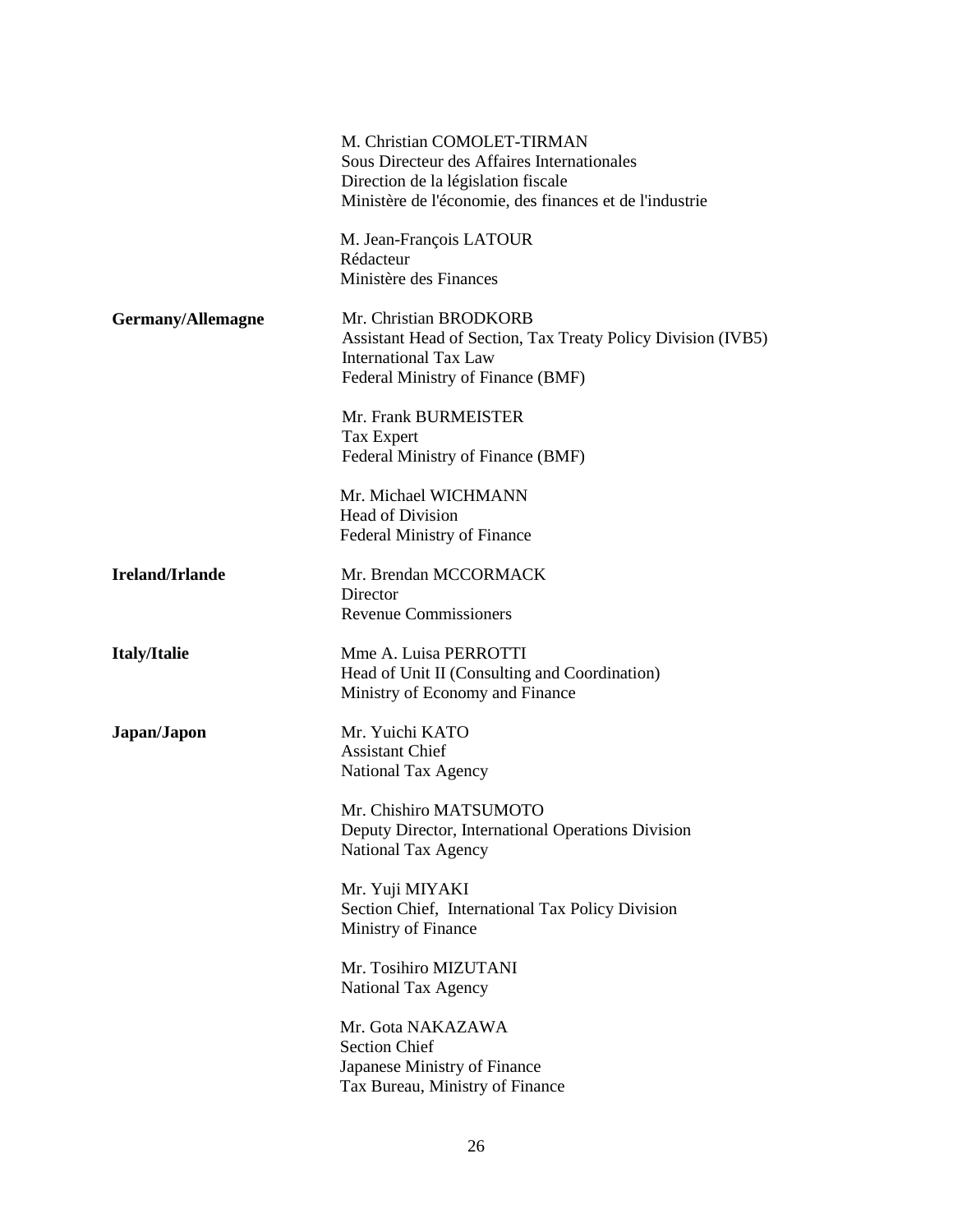|                             | Mr. Takafumi SAITO<br><b>Section Chief</b><br>Ministry of Finance                                                                                                    |
|-----------------------------|----------------------------------------------------------------------------------------------------------------------------------------------------------------------|
|                             | Mr. Yuji SENUMA<br><b>Assistant Chief</b><br>National Tax Agency                                                                                                     |
|                             | Mr. Hiroyuki TAKAHASHI<br><b>Transfer Pricing Director</b><br><b>National Taxation Agency</b>                                                                        |
|                             | Mr. Hideo YANASE<br><b>Assistant Chief</b><br><b>International Operations Division</b><br>National Tax Agency                                                        |
| Luxembourg/Luxembourg       | Mr. Georges BRUCH<br>Chef de division<br>Administration des Contributions directes                                                                                   |
| <b>Netherlands/Pays-Bas</b> | Dr. Arnaud DE GRAAF<br>Senior staff member<br>Netherlands Ministry of Finance                                                                                        |
| Norway/Norvège              | Mrs. Johanne RIAN<br>Legal Adviser<br><b>Tax Law Department</b><br>Ministry of Finance                                                                               |
| <b>Spain/Espagne</b>        | Mrs. Elena DE LA MORENAS<br><b>International Tax Coordinator</b><br>Ministry of Economy and Finance                                                                  |
|                             | Mrs. Carolina DEL CAMPO<br>Deputy General Director for Non Residents Taxation<br>General Directorate for Taxation<br>Ministry of Economy and Finance                 |
|                             | Mr. Francisco DELMAS<br>General Directorate for Taxation<br>Ministry of Economy and Finance                                                                          |
|                             | Mme María-José GARDE<br>Assistant Deputy Director General for Non Residents Taxation,<br>General Directorate for Taxation<br>Ministère de l'Economie et des Finances |
|                             | M. Antonio LAGUARTA<br><b>Conseiller Financier</b><br>Délégation Permanente                                                                                          |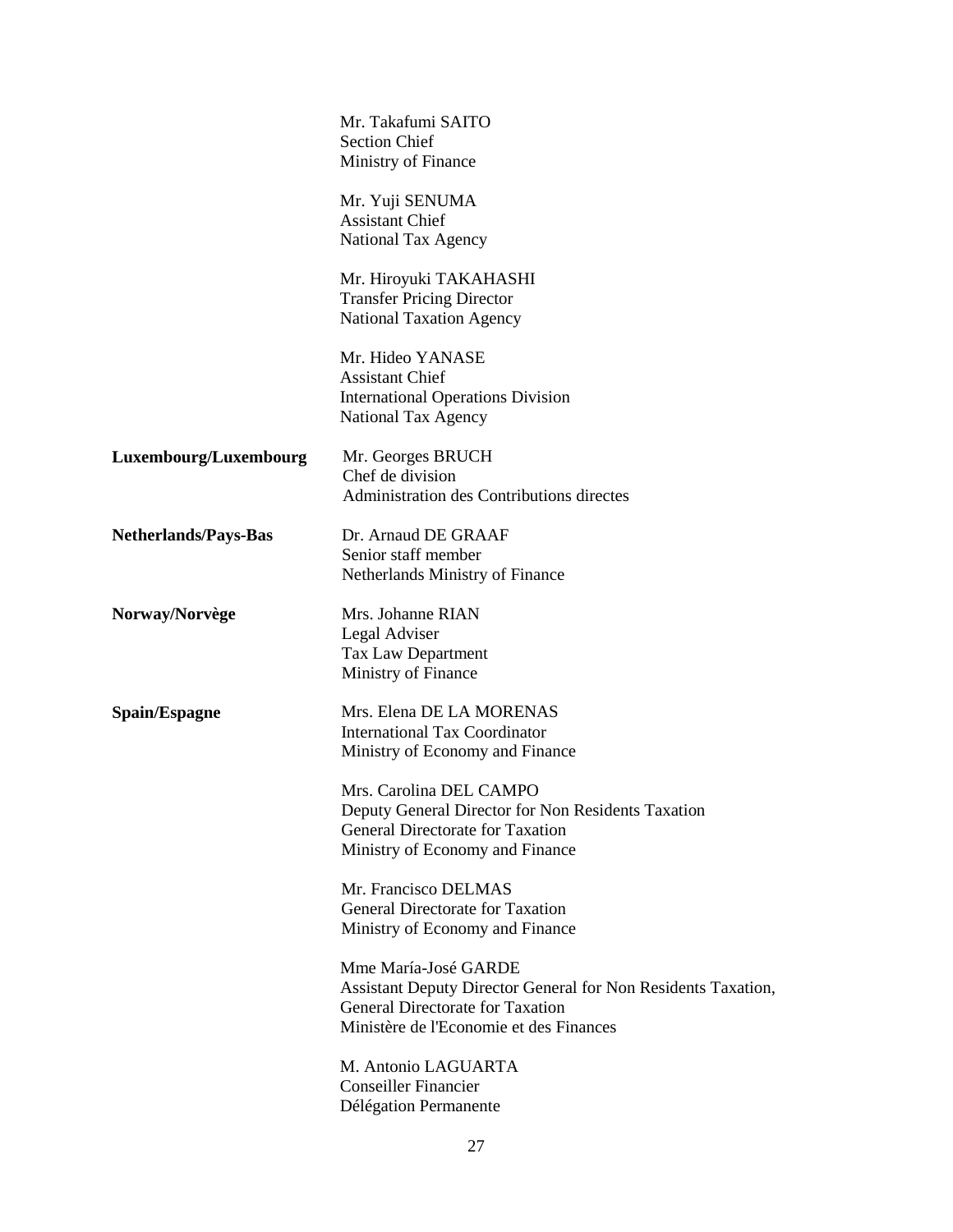| <b>Switzerland/Suisse</b>                                             | Mr. Sebastian BENZ<br><b>Head of Section</b><br><b>Swiss Federal Tax Administration FTA</b>                                                |
|-----------------------------------------------------------------------|--------------------------------------------------------------------------------------------------------------------------------------------|
| <b>United</b><br>Kingdom/Royaume-Uni                                  | Mr. Andrew DAWSON<br>Head of Tax Treaty Team<br><b>HM Revenue and Customs</b>                                                              |
| <b>United States/Etats-Unis</b>                                       | Mr. Carl COOPER<br><b>Senior Counsel</b><br>Office of the Associate Chief Counsel (International)<br><b>Internal Revenue Service</b>       |
|                                                                       | Ms. Quyen HUYNH<br>Attorney<br>Office of Associate Chief Counsel (International)<br><b>Internal Revenue Service</b>                        |
|                                                                       | Mr. William STRANG<br><b>International Economist</b><br>U.S. Department of Treasury                                                        |
| EC/CE                                                                 | Ms. Kerstin MALMER<br>Head of Unit, Direct Tax Legislation<br>European Commission<br><b>DG TAXUD</b>                                       |
|                                                                       | Mr. Tomas THORSEN<br>Administrateur Principal à la DG Marché Intérieur<br>European Commission                                              |
|                                                                       | Mr. Rogier WEZENBEEK<br>Unit G2 Financial Markets Infrastructure<br><b>European Commission</b><br>Unit G2 Financial Markets Infrastructure |
| <b>People's Republic of</b><br>China/République populaire<br>de Chine | Ms. Fu YAO<br>Deputy Director of Treaty Division<br><b>International Taxation Department</b><br><b>SAT</b>                                 |
|                                                                       | M. Huaishi ZHOU<br>Deputy Director<br><b>State Administration of Taxation</b>                                                              |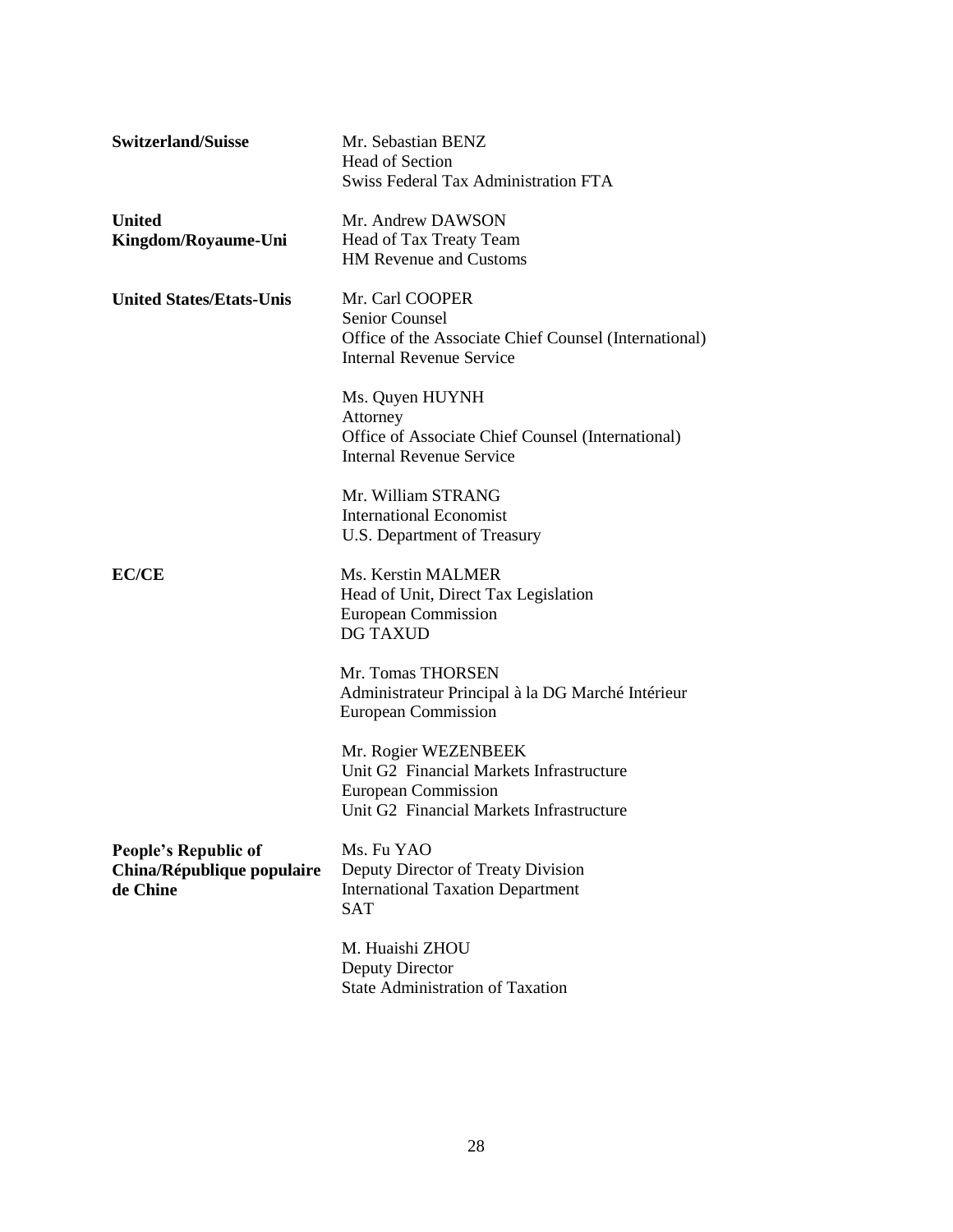| <b>Business and Industry</b><br><b>Advisory Committee</b><br>(BIAC)/Comité consultatif<br>économique et industriel<br>(BIAC) | Mr. Markus FOELLMI<br>Vice Chair, BIAC Tax Committee<br>Executive Director, Group Tax<br><b>UBS AG</b><br>Switzerland                                       |
|------------------------------------------------------------------------------------------------------------------------------|-------------------------------------------------------------------------------------------------------------------------------------------------------------|
|                                                                                                                              | Ms. Nicole PRIMMER<br>Senior Policy Manager<br><b>Permanent Delegation</b><br>France                                                                        |
|                                                                                                                              | Ms. Lynda WALKER<br>Vice President and International Tax Counsel<br>United States Council for International Business (USCIB)<br><b>United States</b>        |
| <b>Private Sector/Secteur Privé</b>                                                                                          | Mr. Martin BURNS<br>Director, Institutional Operations and Distribution<br><b>Investment Company Institute</b><br><b>United States</b>                      |
|                                                                                                                              | Mr. Robin DEANS<br>Vice President<br>JP Morgan Asset Management<br>United Kingdom                                                                           |
|                                                                                                                              | Mrs. Lynne ED<br><b>Tax Partner</b><br>Ernst & Young<br><b>United Kingdom</b>                                                                               |
|                                                                                                                              | Mr. Robert FOLEY<br>Director, Product Tax Department<br><b>Product Tax Department</b><br><b>State Street Bank and Trust Company</b><br><b>United States</b> |
|                                                                                                                              | Mr. Shigeki FUJITANI<br>Managing Director, Corporate Planning Department<br>Nomura Asset Management Co., Ltd.<br>Japan                                      |
|                                                                                                                              | Mr. Chris GILBERT<br><b>Executive Director</b><br>JPMorgan Chase Bank N.A.<br><b>United Kingdom</b>                                                         |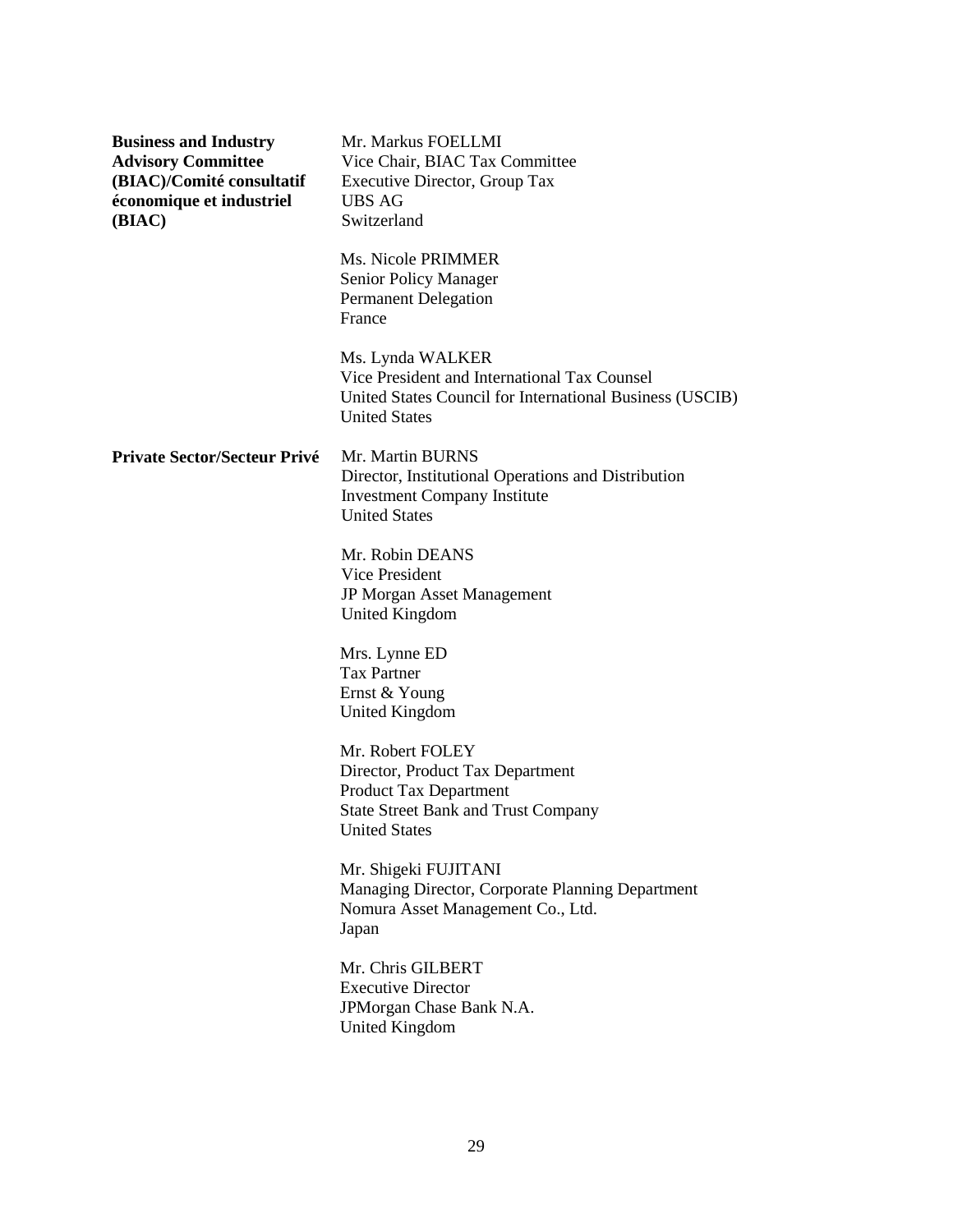Mme Arianna IMMACOLATO Head of Taxation Assogestioni Italy

Mr. Nigel JOHNSTON Partner McCarthy Tétrault LLP Canada

Mr. Urs KAPALLE Director, Taxation and Fiscal Policy Swiss Bankers Association (SBA) Switzerland

Mr. Philip KERFS Director, Euroclear SA/NV Belgium

Mr. Hideki KONO General Manager / Investment Trust Department Japan Securities Depository Center, Inc. Japan

Mr. Keith LAWSON Senior Counsel (Tax Law) Investment Company Institute United States

Ms. Patricia MCCLANAHAN Managing Director, Tax Policy Securities Industry & Financial Markets Association United States

Yuko MIYAZAKI Attorney at law, Partner Nagashima Ohno & Tsunematsu Japan

Mme Annick MONTEL Directrice des Affaires Fiscales et Comptables Association Française de la Gestion Financière (AFG) France

Mr. Morihiro NAKANO Senior Manager of International dept. Japan Securities Depository Center Inc Japan